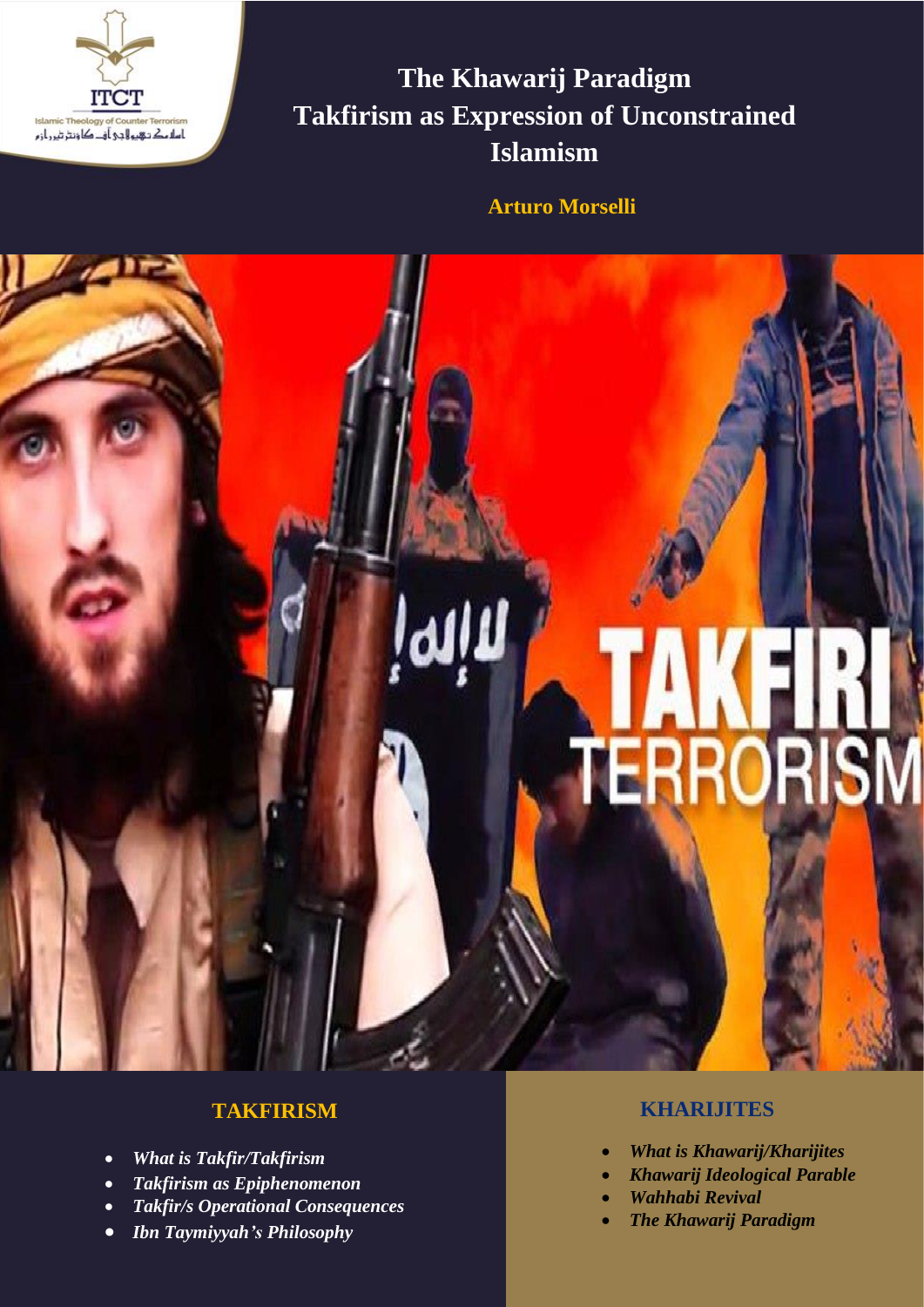### **Abstract**

The evolution of the 'Islamic State' from an integrated to a fragmented group is now close to becoming an irreversible process. Senior figures of internal competing factions are striving to de-legitimize one another by authoring contradicting publications. These, it seems, serve a two-fold purpose: to strengthen respective claims over central institutions; and to fight for the support of Abu Bakr al-Baghdadi, leader of the organisation. The primary causes of this internal conflict appear to be the dispute over specific theological issues, such as differing interpretations of the concept of apostasy – *takfir*, as well as a more generalized criticism of the group's attitude towards its territorial demise. Focusing on the former issue, this article strives to examine the existing relation between the 'Islamic State', through its systematic abuse of the doctrine of *takfir*, and the ancient Islamic sect of the Kharijites, which are considered by many to be the precursors of the modern-day extremist interpretations of takfirism. The telos of this research, then, is to shed light around this topic, on and of which little is said and known. The hope is that this will increase the understanding of those global extremist ideologies that features such doctrine and, in turn, result in more effective counter-narratives. Furthermore, this report wishes to argue in favour of a 'Kharijite paradigm' to outline the feature commonalities between the above-mentioned sect and contemporary takfirist organisations. Through its function of quasi-category, this paradigm also captures set-flaws inherent to the current interpretations of the notion of *takfir*, as will be shown with the case of the 'Islamic State'. Finally, this report argues that it is possible to distinguish a clear pattern amongst takfiri organisations. The volatile nature of takfirism, in fact, seems to concur as a factor in generating a mechanism of internal self-disruption wherein a potentially perpetual decay causes the splintering of the initial organisation into multiple sub-groups. From a theoretical standpoint, moreover, this process extends *ad infinitum*, and thus represents a theoretical model worth examining for counter-terrorism purposes.

Accordingly, it will be argued that takfirism can indeed be considered a determinant to the demise of terrorist organisations. Hence, the way we think about its relevance within the 'Islamic State's ideology must directly reflect its relevance there in. This report does not claim to offer definite solutions to the threat of violence and extremism that modern-day societies increasingly face from attacks perpetrated by terrorist organisations around the world. More simply, the hope is that this analysis, and the ideas herein presented, might help articulate new ways of thinking about such problems, and provide at least the beginning of possible answers.

- Throughout its entirety, this paper refers to the terrorist organisation as the Islamic State, as it understands this to be the name that the latter uses to describe itself. Patently, however, this choice does not imply this paper's endorsement or recognition of the group's self-description–

### *Introduction*

In 2017, the International Centre for Political Violence and Terrorism Research published an article that reflected the increasing concern for what its author, Muhammad Haniff Hassan, referred to as the Islamic State's permissiveness in the practice of *takfir*<sup>1</sup>. By no means the simple expression of a reasonable doubt, this article was indeed the product of Abu Bakr al-Baghdadi's failure, both on the conversational and practical level, to withstand the consequential effect of an open letter than had been issued against him back in 2014.

 $f$ /ITCTofficial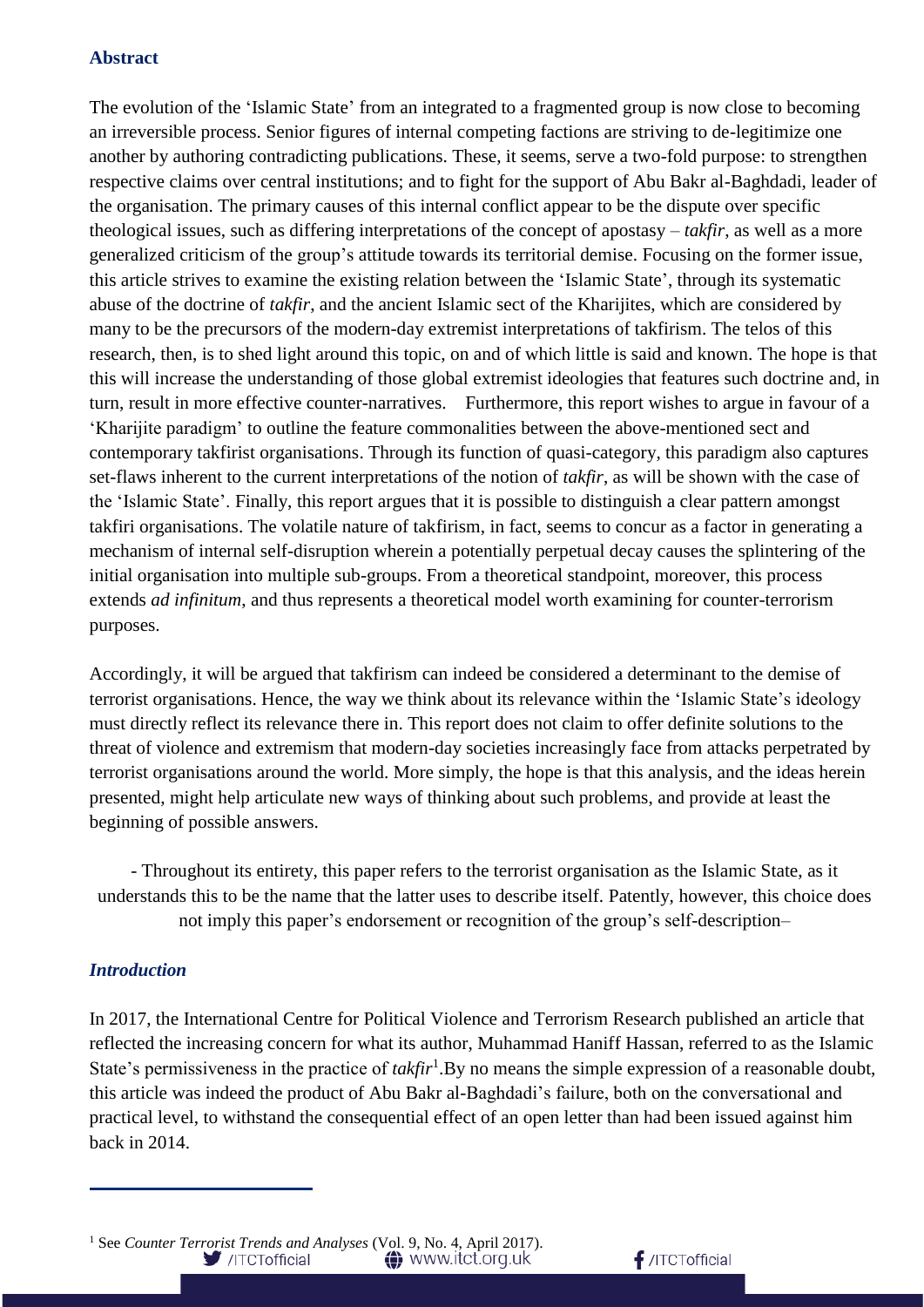Signed by one-hundred and twenty-six prominent Muslim scholars from around the world, the letter condemned the Islamic State, through its leader, fighters, and followers, for its numerous religious transgressions<sup>2</sup>. Amongst these, particular attention was given to the analysis of the group's misguided interpretation of *takfir*. As stated in the letter, the urgency to address this issue stemmed from the fact that it had been used to justify the indiscriminate killing of Muslims, both combatants and non-combatants, as well as that of non-Muslims.

The infamous case of Shaker Wahib, whom was affiliated with the earlier Islamic State in Iraq and the Levant (ISIL), is testament to the atrocities that were committed in the name of this warped ideology. Appearing in a YouTube video<sup>3</sup>, in fact, he was filmed questioning unarmed Muslim civilians on specific prayer and religious matters. He then proceeded to kill those who had answered wrongly by virtue of declaring *takfir* – the crime of apostasy - on them.

By no stretch of the imagination an isolated case, this heinous act was part of a long-standing tradition of abuse, within the Islamic State, of such doctrine<sup>4</sup>. It would not be long, however, before the group's misrepresentation of Islamic doctrines started attracting unanimous and wide-spread condemnation not only from civil society, but from fellow jihadists as well. Among these, it is worthwhile mentioning Al Qaeda Central<sup>5</sup>, and competing groups such as Jabhah al-Nusrah (now part of Hay' at Tahrir al-Sham) and Al Qaeda in the Arabian Peninsula (AQAP).

While Muhammad Haniff Hassan's article, then, does extremely well in providing a nuanced analysis of the Islamic State's flawed and dangerous takfiri ideology, it only briefly mentions its correlation to the Khawarii group of  $7<sup>th</sup>$  century Arabia. Furthermore, while the focus of his paper revolves around outlining the interpretational inconsistencies between the group's manifesto and that which, conversely, appears in the Qur'an, it never attempts to provide a thorough explanation of what takfirism signifies from the standpoint of its doctrinal content.

This research, then, strives to go deeper into these two aspects – the history of the Khawarij sect and the religio-legislative content of takfirism-in the attempt to bring together the scattered literature available on both. The aim of this paper is thus to provide an organic and clear explanation of the history and evolution of the doctrine of takfirism, while maintaining a focus on the Islamic State as its modern-day ideological product. Given the analytical complexity of this process, however, it will also prove crucial to consider the phenomenon of takfiri revivalism. The need for this ulterior analysis stems from the conviction that succeeding in framing the re-birth of this doctrine might ultimately help in understanding its causal determinants. Specifically, this reflection will focus on the causes of the resurfacing, the ways in which it took place, and, finally, its temporal starting point.

Regarding the proposed structure and methodology of this paper, it is of use to point out that the analysis will be construed around four main sections. The first step will be to provide an account of takfirism, with regards to both its doctrinal meaning and its legal implications, in order to better disclose the inherent complexities of those ideologies that are partly or fully shaped around it. The paper will then consider the historiographical and hermeneutical dimension of the Kharijites and their interpretation and usage of

/ITCTofficial

**△** www.itct.org.uk

<sup>&</sup>lt;sup>2</sup> See [www.lettertobaghdadi.com](http://www.lettertobaghdadi.com/) (23 March 2017), particularly Section 9 - Paragraph C.

 $3$ YouTube video, [http://www.youtube.com/watch?v=9yrVPE\\_-f9I/,](http://www.youtube.com/watch?v=9yrVPE_-f9I/) (June 2014).

<sup>4</sup> This, for example, served as justification of the Mosul civilian massacre. For further reading see Yasmeen Serhan's article 'ISIS's Mass Killings of Civilians in Mosul', (June 8, 2017), published by *The Atlantic*. Available online at

<https://www.theatlantic.com/international/archive/2018/04/counting-the-dead-in-mosul/556466/> <sup>5</sup> For further information consult TRAC – Terrorism Research & Analysis Consortium.<br> $\bigcup_{\text{JTCTofficial}}$  /ITCTofficial  $\bigoplus_{\text{JTCTofficial}}$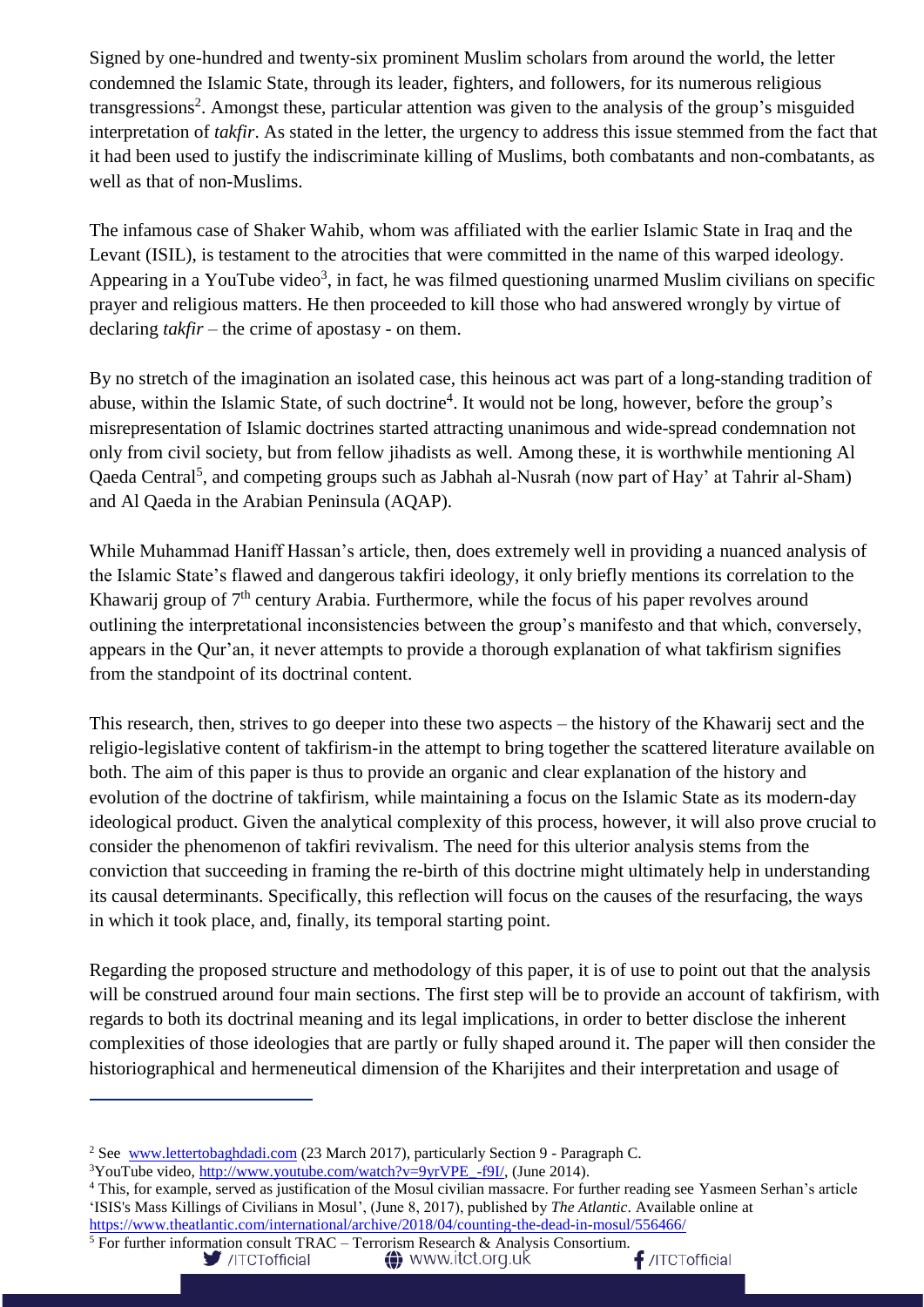takfirism. The following section will focus on two documents of great importance in their open condemnation of the use of *takfir* as a license to indiscriminate killing. While the first of these two documents, namely, the Open Letter to al-Baghdadi, is aimed specifically at the Islamic State, the Amman Message<sup>6</sup> can be considered a more general denunciation of a warped takfiri ideology, irrespective of particular groups or geo-temporal contingencies.

The final part of this paper will then consider the idea of 'Khawarij paradigm' as a quasi-category that further classifies extremist organisations, thus increasing the specificity of their analysis and study, based on whether takfirism is integrated and influences their ideologies<sup>7</sup>. As I will proceed to explain, this serves a two-fold purpose: to differentiate them from other terrorist groups on the basis of fundamental doctrinal differences, in this way operating a qualitative judgement that increases nuance to the existing categories<sup>8</sup>, and to open them to the numerous inconsistencies that have characterised wrongful declarations of apostasy within the Muslim world<sup>9</sup>.

Furthermore, this last section will also argue that the available evidence suggests a possible trend within the Islamic State. The competing interpretations given to *takfir* have cause ideological rifts within the group. Ultimately, this fracture has evolved to represent an exponential decay of the organisation's structure. As the analysis will show, there appears to be a regression from an initial cohesive group to numerous sub-groups who end up becoming independent actors. The hope of this analysis, then, is that by theorizing, albeit speculatively, a model that might represent a potential dynamic of structural fragmentation can inform policies and counter-terrorism efforts in targeting specific ideological elements that might cause infighting within a group, such as the case of the Islamic State.

### *Takfirism as Epiphenomenon and its Operational Consequences*

*Takfir: "...the practice of declaring that an individual or a group previously considered Muslims are in fact kafir(s) (non-believers in God)" and in some cases legalizing the shedding of their blood.*

Dealing with the concept of *takfir* firstly requires analysing Islamism. The reason behind this may be understood if carrying out a brief terminological exegesis of the latter concept. Islamism acquired its modern-day connotations in the French academic *milieu* of late 1970s and 1980s, but the contentious academic debates that surround the word still make attempts to define it extremely complicated. Over time, however, the term has become closely associated to that of Islamic fundamentalism in academic circles 10 , resulting in a connotation that is almost exclusively negative.

In accordance with its widespread understanding, then, the term Islamism is herein understood according to the Tibian definition of a form of "religionized politics" and an instance of religious fundamentalism<sup>11</sup>. While takfirism has traditionally been a marginal religious doctrine, it has become an integral part to some of today's most extreme ideologies. For this reason, it is argued that it has become

**A** www.itct.org.uk



<sup>&</sup>lt;sup>6</sup> See the Three Points of The Amman Message, available at [http://ammanmessage.com/the-three-points-of-the-amman](http://ammanmessage.com/the-three-points-of-the-amman-message-v-1/)[message-v-1/](http://ammanmessage.com/the-three-points-of-the-amman-message-v-1/) (23 March 2017).

 $\frac{7}{7}$  For further reading on the topic see Mark Juergensmeyer (2004). 'Terror in the Mind of God: The Global Rise of Religious Violence',(University of California Press).

<sup>8</sup>Brown, Jonathan A.C. (2009). 'Hadith: Muhammad's Legacy in the Medieval and Modern World',(Oneworld Publications) - Kindle edition.

<sup>&</sup>lt;sup>9</sup>See The Mardin Declaration, available at [www.alhabibali.com/en/news/the-mardin-declaration](http://www.alhabibali.com/en/news/the-mardin-declaration) (30 March 2010).

<sup>&</sup>lt;sup>10</sup>For further reading on the topic see *Middle East Quarterly* (Spring 2003). <sup>11</sup>Consult Bassam Tibi (2012). 'Islamism and Islam', (Yale University Press).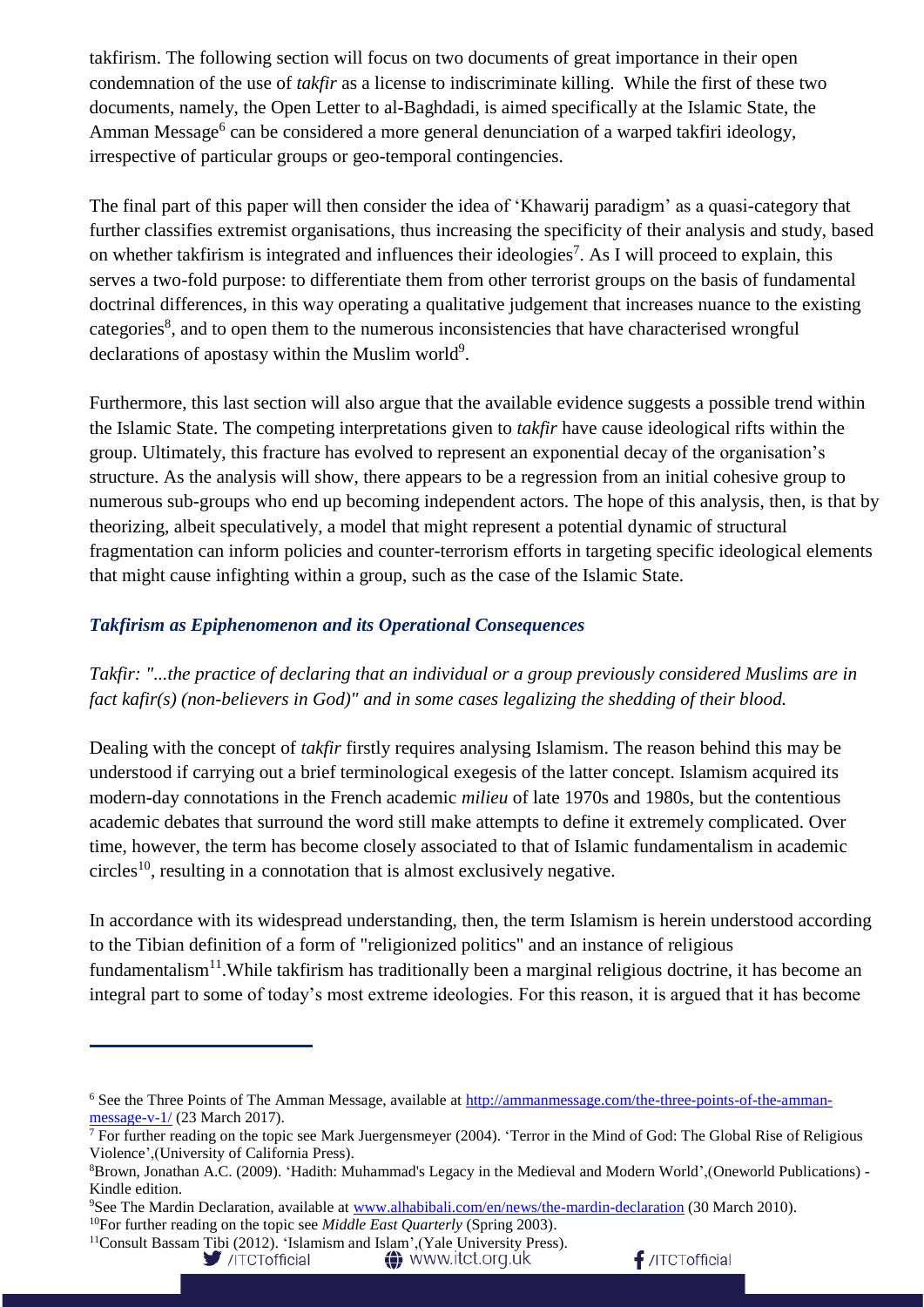the unconstrained expression of Islamism, manifest especially in the latter's jihadist variants<sup>12</sup>. The existing relation between the two concepts, however, may be best understood when thinking of takfirism as epiphenomenal<sup>13</sup> to Islamism – a by-product of extreme ideological variants that refer to the wider theoretical Islamist framework. Accordingly, this section will focus on analysing the determinants of this secondary phenomenon, as well as examining the flaws in the current hermeneutics of takfiri ideologies. If its theoretical locus is to be found within the boundaries of Islamist narratives, then, takfirism bears significant operational consequences for Salafi-jihadist groups.

The determinants of this effect can be explained conceptually. From an ideological perspective, in fact, one need not forget that Salafism is intertwined with Islamism as it represents its institutionalised expression. While Islamism rests on the proposition that political legitimacy derives solely from Islam, Salafism asserts that such legitimacy resides in the emulation of the precedents and tenets of early Islamic history. It is clear that these two concepts partly overlap. The resulting subset is thus Salafi jihadism, which is the ideology that informs most of today's notorious terrorist organisations, including the Islamic State.

Having briefly outlined the ideological meaning of these three concepts, as well as the ways and extents to which they overlap, it is now possible to undertake the analysis of takfirism with greater clarity. As will be explained, in fact, this doctrine is particularly complex. This is mainly due to the fact that within it are enclosed two distinct dimensions. While the first informs a more general narrative or manifesto, and thus is ideological in nature, the second has legal bearing. In other words, the doctrine of *takfir* is a comprehensive element that is at the same time signifier and signified. Its inherent intricacy and consequentiality make the ideologies it becomes part of extremely dangerous and interpretatively contentious.

The semantic landscape to which this notion refers to is extremely compelling. Terminologically, takfirism derives from the Arabic word *takfir*, which rests on the three root letters  $k - f - r^{14}$ . The origin of this root is understood as associated to the denial of a solemn truth<sup>15</sup>, and also shapes two other important terms related to this discourse: *kufr* and *kafir*. Both must be considered when analysing the phenomenon of takfirism. The first of these two words is used exclusively to describe an act of deliberative rejection of an Islamic precept, such as fasting in the month of Ramadan, on behalf of a Muslim. This act, then, is considered an act of *kufr*. *Kafir<sup>16</sup>*, on the other hand, denotes a non-Muslim, for example, who rejects the call to Islam. This person, accordingly, is referred to as a *kafir* (plural *kuffar*).

This second term, however, is central to understanding the legal meaning of takfirism. Analysing the rationalization and formalization of the legal treatment of the *kuffar* will prove helpful when addressing the operational differences between infidels and apostates. It is important to note that the historical framework herein considered is that of early Islamic scholasticism<sup>17</sup>, which has undergone numerous changes over time. While Islamic jurisprudence, then, through its laws regarding the conduct of war, granted some protection to a limited number of categories of *kuffar*, it also stipulated that hostility and belligerence had to be the default attitudes towards the latter.

 $17$ Islamic scholasticism is widely considered to have come to an end around the XIX century. For further reading see 'The Oxford Encyclopaedia of the Islamic World' (2009), ed. by John L. Esposito (Oxford University Press).

 $f$ /ITCTofficial

<sup>&</sup>lt;sup>12</sup>Kramer, Martin (Spring 2003). 'Coming to Terms: Fundamentalists or Islamists?'. Middle East Quarterly. (Vol. 10, No. 2).  $<sup>13</sup>$ An epiphenomenon is a secondary phenomenon that occurs alongside or in parallel to a primary phenomenon. The word has</sup> two senses: one that connotes known causation and one that connotes absence of causation.

<sup>&</sup>lt;sup>14</sup> See Quora for a detailed explanation of Arabic word-roots and heuristics, available at<https://www.quora.com/>

<sup>&</sup>lt;sup>15</sup> See the relevant analysis available online at<https://www.criticalthreats.org/analysis/takfirism>

<sup>&</sup>lt;sup>16</sup>It is important to point out that the term *kafir*herein still refers to Muslims and non-Muslims alike. The differentiation between the two will be considered later in this section.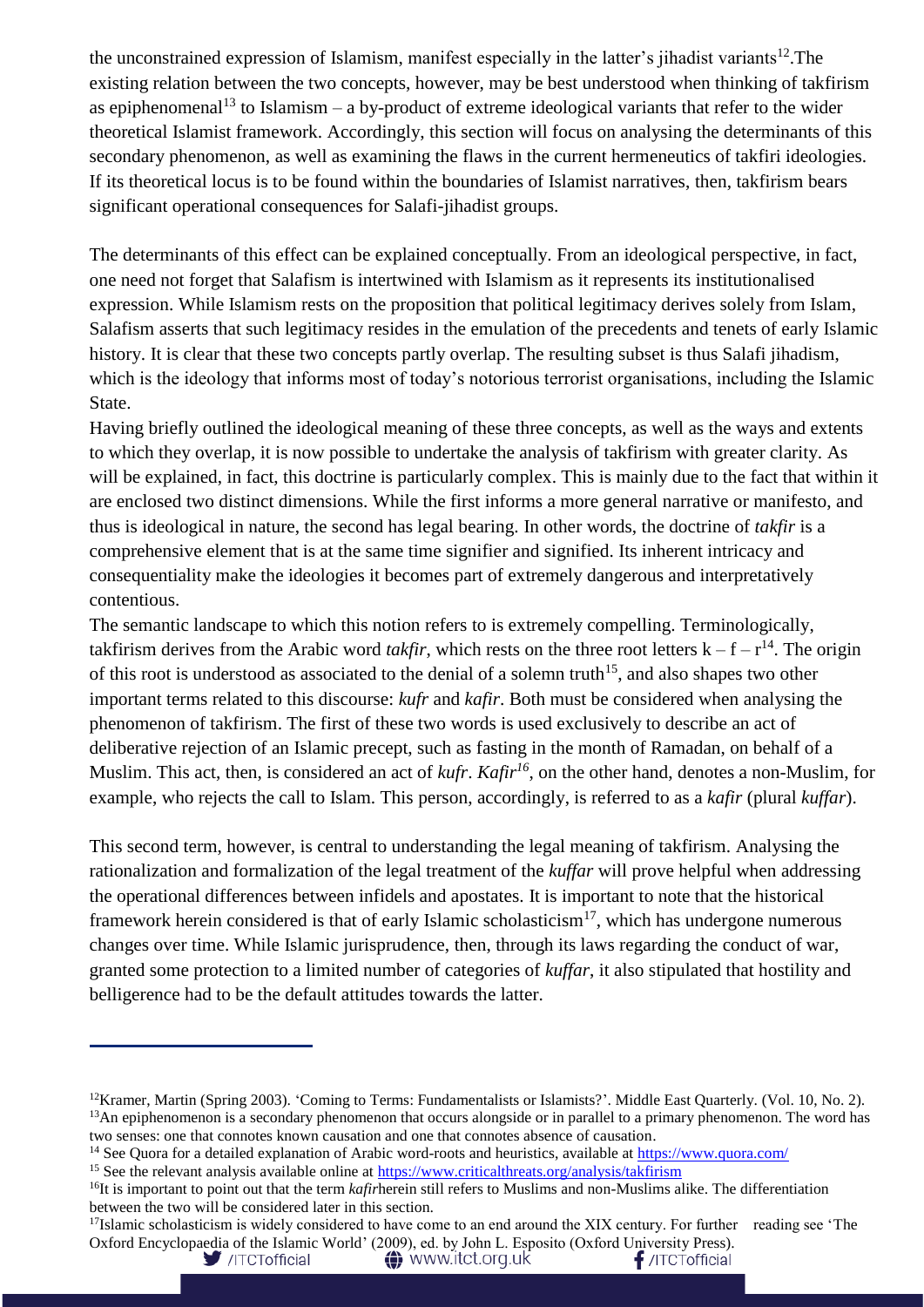On a practical level, this meant that *kuffar*, but not Muslims, could be enslaved and had their properties looted. The relevance of this particular issue is self-evident when thinking, for example, of the massacre committed by the Islamic State in the city of Homs<sup>18</sup>. Therein, it was clear that the group's modus operandi had become that of systemic looting of civilian properties, while forcing tens of families out of their homes, causing strategic displacements of the population.

On the contrary, however, the formulation of specific notions in Islamic jurisprudence safeguarded vast sections of *kuffar* from what has been described above as pardonable mistreatment. Among these, the development of *dhimmah* - communal trust - guaranteed a minimum level of security, both physical and legislative, to non-Muslims residing permanently in Islamic states. Another extremely relevant notion is that of *aman*. This word referred to the general concept of personal safety. Its use was reserved to describe non-Muslims legally visiting Islamic states. It specifically guaranteed inviolability to those who also came from hostile states, sanctioning any harm brought upon them.

This concept, then, is at odds with the Islamic State's practice of indiscriminately killing journalists, for example, whom represent a sub-category of *kuffar* and thus ought to be endowed with the respective security privileges. One need only remember, for example, the case of Steven Sotloff, the Israeli American journalist who was captured in Aleppo by militants of the Islamic State. In the footage of his execution<sup>19</sup>, Sotloff was filmed giving a speech addressed to then-President Obama, criticising his administration's foreign policy and the American military presence in the Syrian region<sup>20</sup>.

The dealignment between the theoretical and practical understanding of these notions, then, is as apparent as it is problematic. The literature available<sup>21</sup>clearly suggests that several geo-political factors have increasingly played a role in warping specific concepts, such as the ones analysed in the paragraph above, in the pursuit of territorial and political expansion. Islamic political power and Islam, in fact, were once firmly entrenched. This, at times, proved to have detrimental effects on the understanding of the content of specific Islamic doctrines. In the attempt to promote *ad hoc* narratives, which could then bring legitimacy to politically guided decisions, notions like the ones of *dhimmah* or *aman* were bent to accommodate the specific needs of the moment.

Accordingly, it seems, the Islamic State is at fault in its manipulation of such notions. The group's attitude towards its territorial expansion, just as much as its recent demise has been characterised by the systemic manipulation of the above-mentioned doctrines. This has resulted in the complete override of the requirements of safeguard specific to designated categories of individuals. Understanding the complex theoretical landscape from which jihadi ideology and propaganda draws certain concepts must become a priority. Counter-narratives, in fact, will only prove effective if their aim also becomes that of exposing interpretational idiosyncrasies, which differ among the arena of terrorist organisations. This, ultimately, serves the purpose of undermining the legitimacy of particular claims that, in turn, are used to reinforce extremist narratives.

As it appears, then, conversations surrounding the concepts of *dhimmah* and *aman* are no longer relevant. These notions have been progressively abandoned, as they seemingly posed a significant challenge to

<sup>&</sup>lt;sup>18</sup> See the relevant article on Al-Masdar News, available online at<https://www.almasdarnews.com/>

<sup>&</sup>lt;sup>19</sup>Video available at<https://www.youtube.com/watch?v=gAauDvil2zU>

 $^{20}$ For full details see Paul Hirschson (September 3, 2014). "Steven Sotloff, Journalist Beheaded by ISIS, Was Also Israeli Citizen". NBC News. Retrieved September 3, 2014. Available online at<https://www.nbcnews.com/news/amp/ncna194381> <sup>21</sup> For introductory reading see *International Journal of Middle East Studies* (Vol. 7, No. 2, Apr. 1976).<br>//ITCTofficial **1976**/ITCTofficial **1976**/ITCTofficial **1976** 

**A** www.itct.org.uk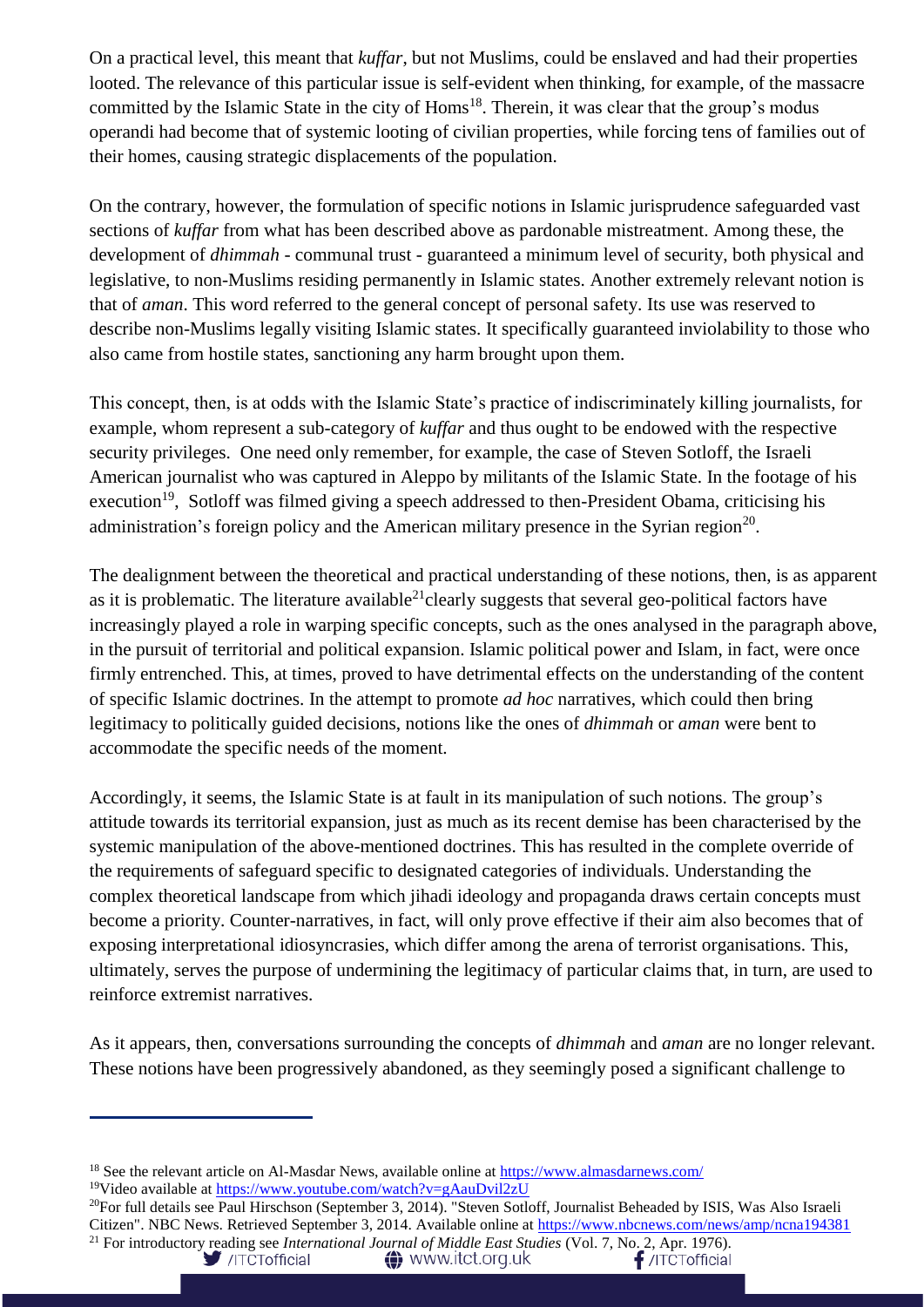widespread and accepted hostility, within terrorist organisations, towards civilians, Muslims and non-Muslims alike. Islamic scholasticism, however, did engage in two other particularly relevant discussions to modern Islamism. While the first was concerned with treating the concepts of apostasy and infidelity $^{22}$ , the second scholastic discussion was interested in the distinctions between pronouncing an action or statement un-Islamic<sup>23</sup>, and pronouncing an individual *kafir*. Given the Islamic State's systemic abuse of the concept of *takfir*, these themes become particularly important. Their analysis must be rigorous if the aim is to locate a possible flaw within extremist narratives that feature them.

In regard to the discussion surrounding the differences between apostates and infidels it will prove crucial to consider the legal dimension of the issue. Firstly, however, it is important to point out the salient differences between the two categories. The infidel, by virtue of not originally being a Muslim, was mostly subject to the protective categories previously mentioned. The treatment of apostates, however, appears to be more complex. Those guilty of apostasy did not benefit from the same possibilities of protection that infidels enjoyed. Furthermore, they were subject, as part of the legal procedure, to capital punishment. In this regard, it would seem that the Islamic State's procedural understanding is correct. If one is to be found guilty of apostasy, it is not only permissible, but legally required that he is put to death. The procedure, however, is more complex than this<sup>24</sup>.

There are two distinct conditions which were agreed to be necessary in the exercise of capital punishment. Both of them need to be satisfied for any sentence to be valid. The first requisite is that the act of apostasy satisfies an established set of criteria. This, in turn, has to be agreed upon by a recognised jury. Recognition need not be herein understood as self-determinable<sup>25</sup>. A given body of jurists must receive approval on the basis of clear Islamic legal dictums<sup>26</sup>, objective and not open to interpretation. Since the Islamic State is amenable to Sunni Islam, the Four Schools of Law represent the source of authority according to which legal propositions must be made. The group's takfiri ideology, however, is clearly at odds with the understanding of takfirism in mainstream Sunni tradition. Furthermore, the Islamic State's cavalier attitude regarding proclamations of apostasy, that finds expression in the large number of Muslims who are declared *kuffar*, is contrary to Sunni creed. Mainstream scholars, in fact, have always been circumspect on dealing with *takfir* in view of its serious implications. Simply put, the group's claim of adhering to Sunni tradition, and holding its scholars in high esteem, is at the same time erroneous and deceptive $2^7$ .

The second condition that must be set when examining a case of apostasy is that the punishment should be meted out by the State. While the relation between State rulership and Islam remains a complex one<sup>28</sup>, and is still highly contested in modern-day Islamic political discourse, it is nonetheless possible to shed some light on the matter. The issue underlying this condition seems to be that the secularly-illusioned

**1** www.itct.org.uk

 $f$ /ITCTofficial

<sup>22</sup> If referred to an individual, Arabic language uses *kafir asli* to denote an infidel, and *kafir murtadd* to denote an apostate.

<sup>23</sup> In Arabic, the difference between un-Islamic statements and actions is expressed through the respective notions of *takfir alqawl* and *takfir al-f'il*.

 $^{24}$ The analysis that follows briefly touches upon the Four Schools of Islamic Law. These legal traditions are now recognised by the vast majority of Sunni Muslims. For further reading see *International Journal of Middle East Studies* (Vol. 10, No. 1, Feb. 1979).

<sup>&</sup>lt;sup>25</sup> See Tore Hamming (November 19, 2016). 'The increasing extremism within the Islamic State'. Article available online at <http://www.jihadica.com/the-increasing-extremism-within-the-islamic-state/>

<sup>26</sup>For an argumentative analysis of Sunni jurisprudence see *Arabica* (T. 37, Fasc. 3, Nov. 1990).

<sup>&</sup>lt;sup>27</sup>See Abdul Rahmaan al-Mutairi, trans. Jamaal Zarabo (2001) 'Religious Extremism: in the Lives of Contemporary Muslims', (Denver: Al-Basheer Publications & Translations).

<sup>&</sup>lt;sup>28</sup>For further reading see John R. Pottenger (2007). 'Reaping the Whirlwind: Liberal Democracy and the Religious Axis', (Georgetown University Press).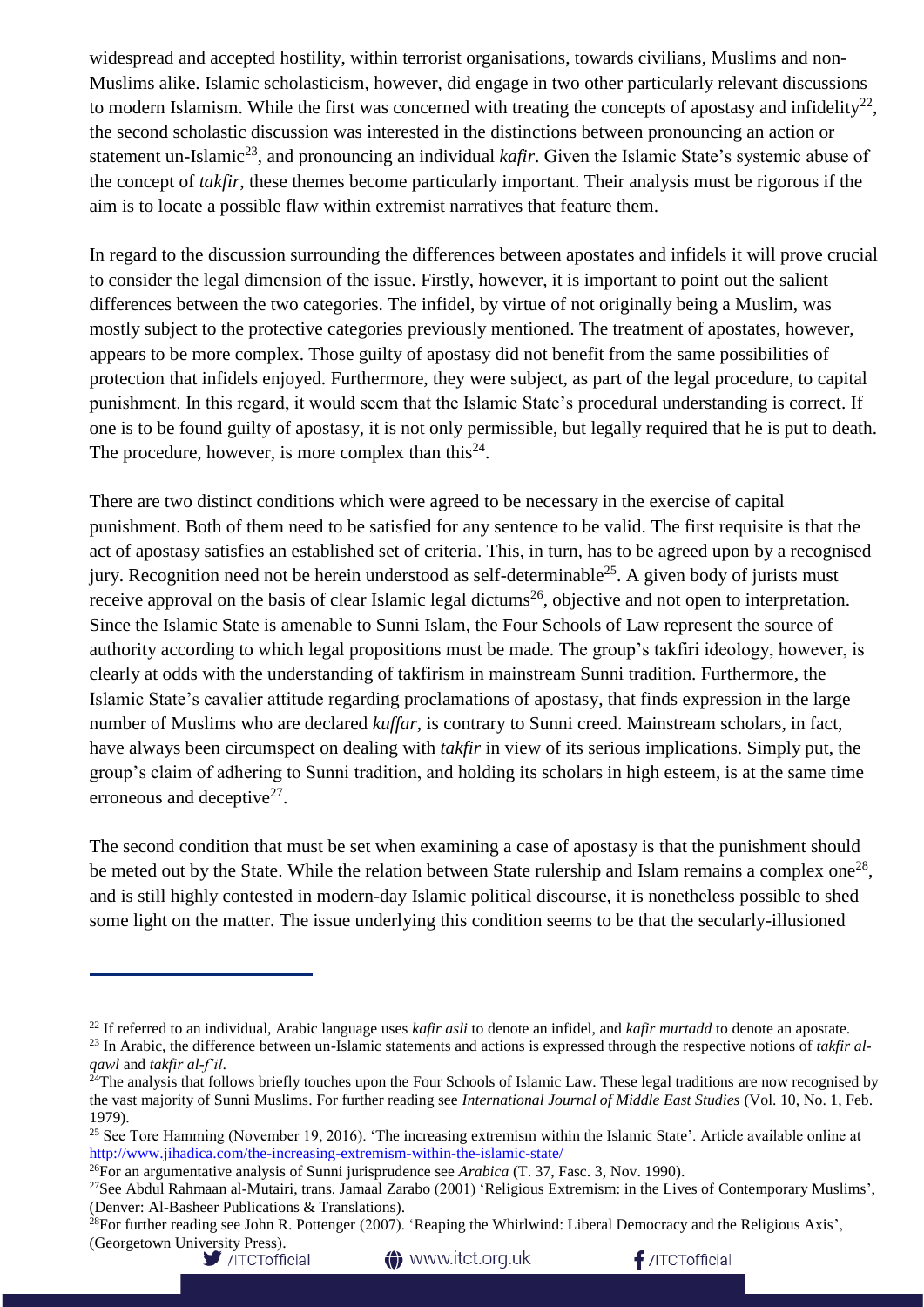Islamic twentieth century had abandoned the juristic field that specifically dealt with the concept of *takfir*. This, in turn, caused modern-day jurisprudence of apostasy, in all its interpretations, to be extremely inadequate. The new geo-political order, in fact, presents altogether different features<sup>29</sup> from those of early Islamic societies. Accordingly, effective hermeneutics of takfirism must be able to account for the new religious and political paradigms of modern, globalised and heterogeneous societies.

The conversation surrounding the distinction between pronouncing an action or statement un-Islamic, and an individual *kafir*, is equally complex and disputed. Traditionally, debates within Islamic scholasticism have seen jurists and theologians allow for a large margin of disagreement. The difficulty in agreeing on what was to be considered a breach of Islamic dictums has always persuaded eminent scholars to refrain, if in doubt, from levelling accusations of apostasy to an individual. This was the reason behind the need to have a formal process to determine whether a believer was a *kafir* or not.

Accordingly, the pronouncement of *takfir* has always been limited to acts and statements alone, as opposed to persons. Unfortunately, the discontinuity that the Islamic scholastic tradition has suffered in the last century, and the emergence of militancy as a challenge to it, have allowed modern Islamism to improperly blend these two conversations. With a sweeping hand-gesture, pragmatic opportunism showcased by many extremist groups created a mechanism through which to revive apostasy accusations against whomever was deemed inconvenient, soon forgetting the required legal procedures.

Fundamentally, it is possible to consider takfirism, first and foremost, as conceptual tendency – the result of a black-and-white worldview that has lost all nuances. Manifest in many Salafist-jihadist organisations, this doctrine is based on conflating the pronouncement of the actions or statements of an individual as un-Islamic. This, in turn, results in the accusation of apostasy. Without the adequate legal procedure to examine each specific case, takfiri extremist groups have increasingly abused this doctrine, turning it into a license for indiscriminate killing<sup>30</sup>. On a practical level, this has meant invalidating the lengthy and complex juristic process of apostasy. Salafist-jihadist have, de facto, reassigned to themselves the prerogatives to mete out capital punishment – the judgement of the many (State) abused by the priorities of the few (terrorist organisations).

The most extreme forms of this ideology, however, have also seen the repeal of all protective categories for non-Muslims, two of which have been discussed earlier in this paper. Furthermore, some terrorist organisations, the Islamic State being one of those, have gone as far as proclaiming *takfir* on parts or entireties of Muslim communities<sup>31</sup>. Proponents of this ideology have also been found culpable of violating the conduct of war. This is because they were able to lift the constraints imposed by Islamic jurisprudence through the manipulation and exploitation of scholastic discussion. The latter, in fact, allowed the rescission of such constraints in a limited number of scenarios. These instances, however, are as few as they are rigorous, and by no means represent feasible cases of legitimacy to the multiple violations that have occurred.

After the takfirist phenomenon was pioneeringly applied by extremist groups for the first time in Algeria during its civil war<sup>32</sup> in the 1990s, it soon started plaguing a vast number of countries worldwide.

<sup>&</sup>lt;sup>29</sup> An example of this is that shifting religious allegiance is no longer equivalent to treason in warfare.

<sup>30</sup>See *Counter Terrorist Trends and Analyses* (Vol. 5, No. 3, March 2013).

<sup>31</sup>For a general introduction to the fundamental concept of *jahiliyya* see *International Journal of Middle East Studies* (Vol. 35, No. 4, Nov. 2003).

 $32$ During the month of Ramadan (January–February 1997) hundreds of civilians were killed in massacres, some with their throats cut. Pregnant women were sliced open, children were hacked to pieces or dashed against walls, men's limbs were /ITCTofficial **A** www.itct.org.uk  $f$ /ITCTofficial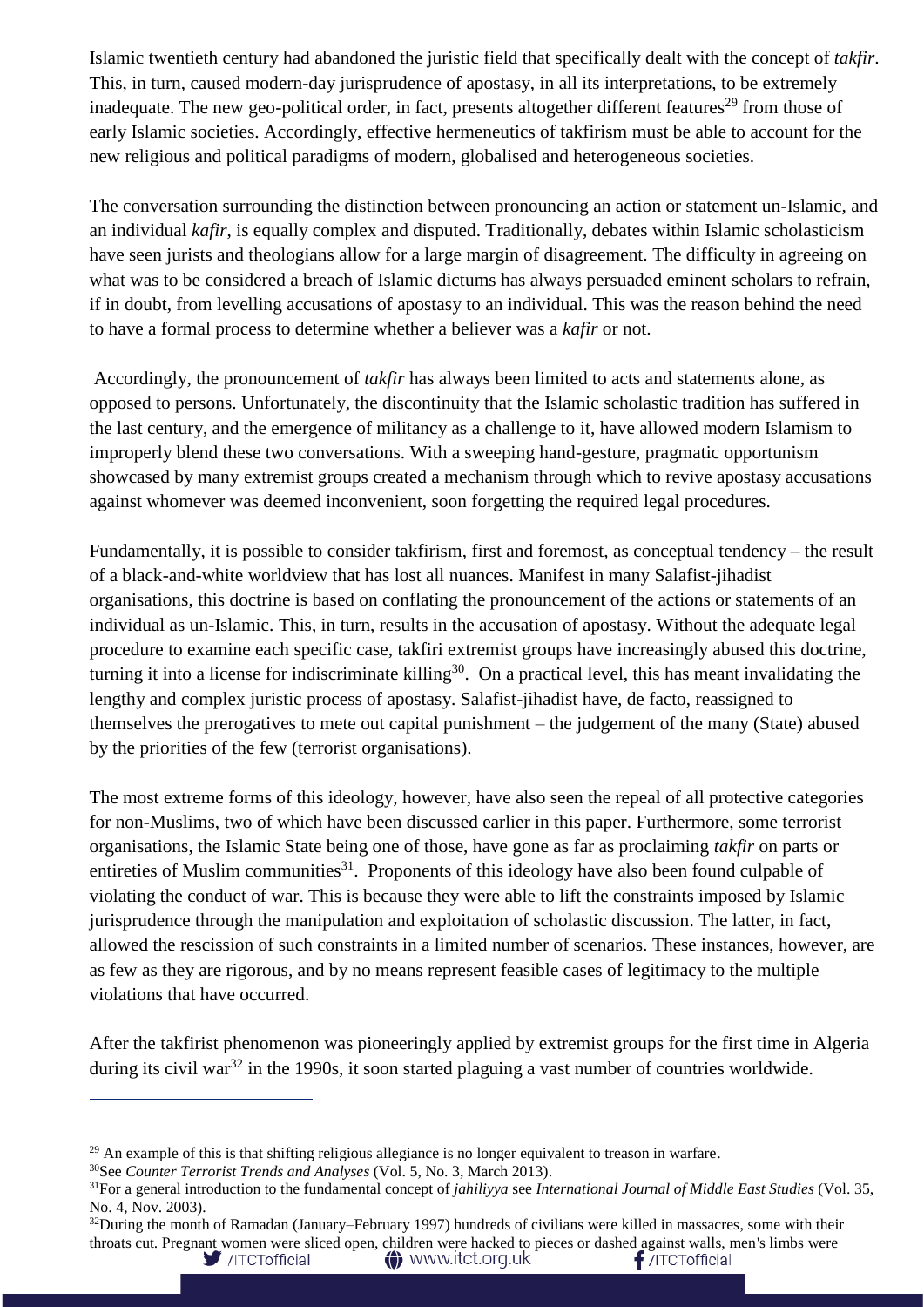Terrorist organisations have since been using this doctrine indiscriminately. This has resulted, in a number of cases, in ideological backlash. Unfortunately, the work of some Islamist ideologues has only been that of attempting to qualify the premises appealed for by takfirists. While their call has been that of moderation, it has lacked in the effort to counter the manipulation of scholastic literature and has thus failed to address the root of the problem.

### *The Khawarij Ideological Parable and its Wahhabi Revival*

*The Khawarij, also known as the Kharijites or the ash-Shurah, belonged to a school of thought that was born in the first century of Islam during the First Fitna, the crisis of leadership after the death of Muhammad.*

In the hope of having clarified the doctrinal content of takfirism, and having thus provided an outline of its conceptual dimension, this section aims to focus on the geo-temporal and political determinants that have helped shape the Khawarij sect. While many believe this group to have gone extinct<sup>33</sup>, it is my opinion that the evidence available strongly disputes this possibility – its ideological heritage is both alive and well. The intersectional analysis of terrorist attacks<sup>34</sup> carried out by many global extremist organisations, with the focus in this instance being on the Islamic State, and the group ideologies to which they are inspired clearly showcase many of the traits typical of the early Kharijites.

The understanding of the doctrine of *takfir*, as this analysis will attempt to show, results predominantly from the societal reality in which the Khawarij lived in. In regard to the plethora of factors at play in the development of their community, this paper understands the political one to be fundamental. However, much confusion arises in mistaking religious tenets for eminently political ones<sup>35</sup>. The need to distinguish between these two dimensions, which is by no means an easy task, stems from the realisation that the dubiety surrounding takfirism is a result of having mistakenly characterised many of its aspects and features.

The influence of the Khawarij sect has always been present<sup>36</sup>. In differing degrees and behind numerous façades, the history of Islam has recurrently featured some of the extreme interpretations typical to the former sect. It seems to be the case that this ideology found renewed momentum and vitality through the writings of Muhammad Abdul Wahhab<sup>37</sup>, which go back to the end of the eighteenth century. However, it is reported that the eminent Hanbali scholar Ibn Fayruz al-Tamimi himself publicly repudiated the teachings of Abdul Wahhab. This is testament to the deep religious misguidedness that informed the extremist thought of al-Wahhab. Furthermore, the Hanbali theologian referred to the Wahhabis as the seditious Kharijite sect of Najd, giving reason to believe of an existing correlation between the two.

 $34$ For a complete statistical report of the attacks perpetrated by the Islamic State see

<https://www.statista.com/statistics/328097/isis-attacks-by-type/>

**A** www.itct.org.uk



hacked off one by one, and, as the attackers retreated, they would kidnap young women to keep as sex slaves. The GIA - Groupe Islamique Armé - issued a communique claiming responsibility for the massacres and justifying them by declaring impious (takfir) all those Algerians who had not joined its ranks. For further reading, see Kepel, Gilles (2002). 'Jihad: The Trail of Political Islam',(Harvard University Press).

<sup>&</sup>lt;sup>33</sup>The Najdiyya sect are considered to be the last sub-sect inspired to the Khawarij. While it is possible that they survived through the eleventh century, there is widespread agreement among scholars that they eventually went extinct. For further reading see Patricia Crone (2005). 'Medieval Islamic Political Thought', (Edinburgh University Press).

<sup>&</sup>lt;sup>35</sup>The documented start of the interplay between Islam and politics goes back to the pre-modern Islamic era. For further reading see Edward Mortimer (1982). 'Faith and power: The politics of Islam' (Random House Press). <sup>36</sup> Se[e http://sunnah.org/aqida/kharijites1.htm](http://sunnah.org/aqida/kharijites1.htm)

<sup>&</sup>lt;sup>37</sup>Muhammad ibn Abd al-Wahhab was a religious leader and theologian from Najd in central Arabia. He is considered the founding figure of Wahhabism. This term, however, is highly disputed. See Mannah, Buṭrus Abū; Weismann, Itzchak; Zachs, Fruma (11 June 2005). 'Ottoman Reform and Muslim Regeneration',(I.B. Tauris).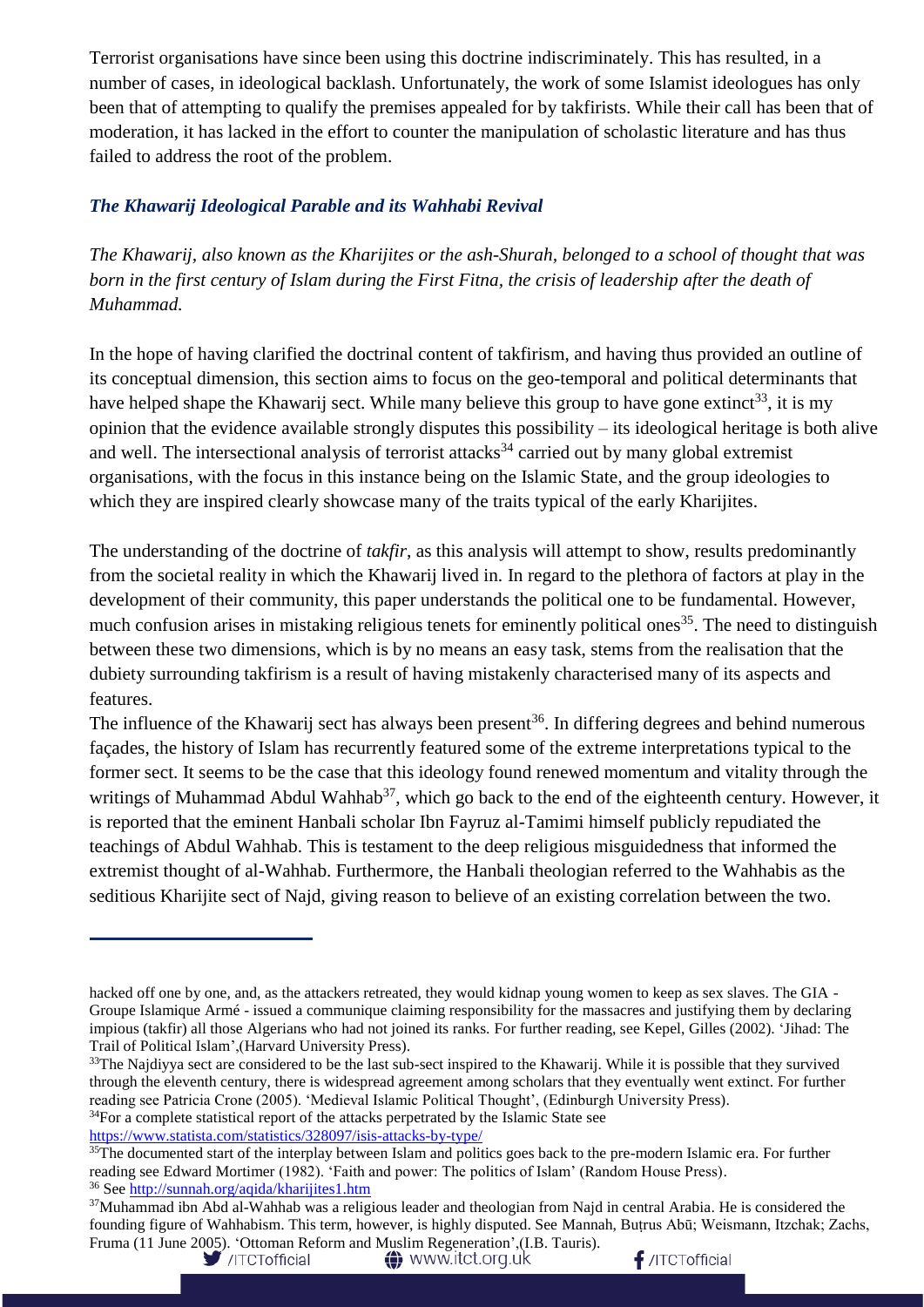This section will thus aim to explore the relationship between Abdul Wahhab and the Kharijites, from an ideology standpoint, while also diving deeper into the position of the former. While the origins of the Khawarij sect go back to the times of the Prophet, the first recorded evidence of their existence is to be found in the Hadith of Hurqus ibn Zuhair, as narrated in *Bukhari and Muslim<sup>38</sup>*. According to the chronicle therein reported, the end of the Battle of Hunayn, which was fought between the Prophet and his Companions against the Bedouin tribe of Hawazin and the Thaqif, marked the starting point of the ideological secession of interest to this analysis.

It is reported that the end of the battle had seen the Prophet intent in distributing the war looting. In trying to attract and convert to Islam some of those present, he had given preference in the distribution of the spoils to a number of non-Muslims. Hurqus, who had fought alongside the Prophet, resented this choice. Hence, he addressed the Prophet, urging him to be just in making the division of the riches. It is reported that the former then rebuked Hurqus for questioning his judgement. Furthermore, he added by warning those present that, in time, a group of individuals would eventually leave their ranks in revolt. What would be characteristic about them was that they would recite the Quran as passionately as true Muslims, but its essence would never reach their souls. In other words, while seeming perfectly knowledgeable and fervent Muslims, this seceding group would never fully embrace the spirit of Quranic teachings.

The Battle of Hunayn does not represent the precursor moment to the birth of the Khawarij. While it is significant to the extent of being the first time in which their imminence is foreshadowed, the Kharijite birth and secession was caused by other factors. The Battle of Siffin<sup>39</sup>, in fact, is considered the geotemporal context to which the determinants of the group's parturition are attributable. The story of the battle is both compelling and intricate. The focus hereinafter, however, is limited to some parts of the latter, particularly the three days of main engagement between the two sides.

The Battle of Siffin, then, was one to determine Muslim rulership. The two sides were led respectively by Ali ibn Abi Talib, who ruled as the Fourth Caliph, and Muawiyah I, whom at that time had been appointed Governor of Syria. However, with the two armies encamped on the river plain of Siffin for more than one hundred days, neither wished to fight. The main reason for this was that the two sides were not split over matters regarding faith, and thus found it hard to kill each other on this premise. During this time, in fact, the two armies engaged nearly exclusively in negotiations. Displeased by this, it is reported that a group of Iraqis within the ranks of Ali refused to abide by his orders and engaged in battle with Muawiyah's army. These individuals were referred to as Qurra<sup>40</sup>, and would later become known as the Kharijites.

The peculiarity of this group, which translated into the name they were referred to, was their literalist reading and understanding of the Quran. Moreover, the according hermeneutical approach to faith manifested itself in the Qurra's zealous commitment and militant devotion to Quranic teachings. These traits have thus characterised this belligerent group since their first reported apparition during the aforementioned Battle of Siffin. It is immediately possible to see a level of resemblance between the Qurra's approach to Islam and the Islamic State's use of it in justifying its numerous attacks.

<sup>38</sup> Se[e https://sunnah.com/bukhari](https://sunnah.com/bukhari)

 $39$ The Battle of Siffin occurred during the First Fitna, or first Muslim civil war, with the main engagement taking place from July 26 to July 28.It was fought between Ali ibn Abi Talib who ruled as the Fourth Caliph and Muawiyah I, on the banks of the Euphrates river, in what is now Raqqa, Syria. <sup>40</sup>This term is loosely translatable with "the Quran readers".<br> $\sqrt{17}$   $\sqrt{17}$   $\sqrt{17}$   $\sqrt{17}$   $\sqrt{17}$   $\sqrt{17}$   $\sqrt{17}$   $\sqrt{17}$   $\sqrt{17}$   $\sqrt{17}$   $\sqrt{17}$   $\sqrt{17}$   $\sqrt{17}$   $\sqrt{17}$   $\sqrt{17}$   $\sqrt{17}$   $\sqrt{17}$   $\sqrt{$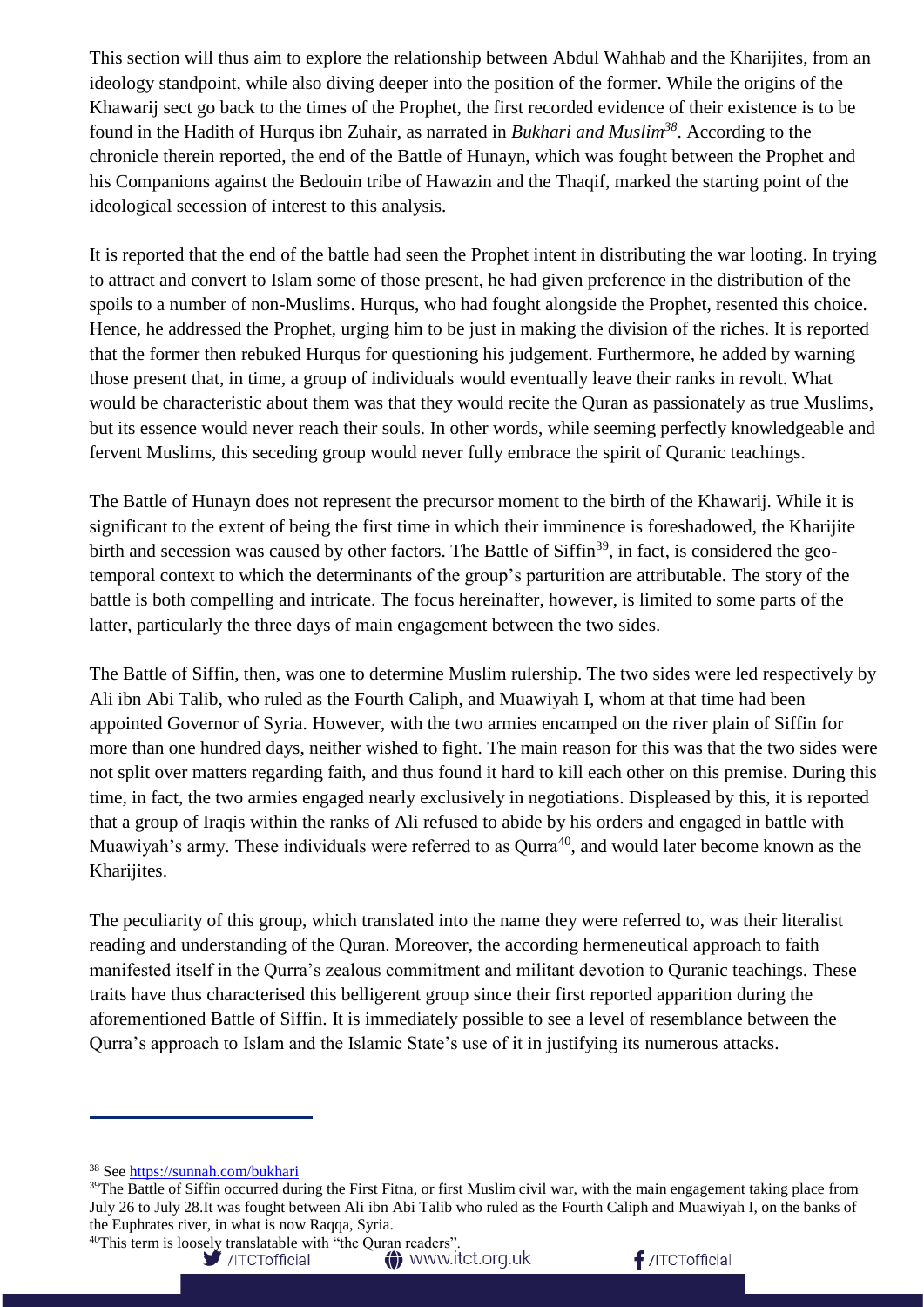Ascertaining the two group's level of truthful belief in the militant and literalist sense of the Quran is a complex and, in this case specifically, secondary task. Conversely, the way in which this belief was, and currently is, put into use is a directly relevant aspect to consider. As the following analysis will highlight, in fact, both the Qurra and the Islamic State fall into the same ideological continuum, as shown in some of their fundamental beliefs and tenets $41$ .

There is a further moment during the Battle of Siffin, however, that must be considered. The need for arbitration, in fact, was decided bilaterally as a result of the refusal from both sides to engage in battle. In retrospect, it is possible to view this parable of arbitration as a quasi-epitome of the fundamental belief that characterised the Kharijites and the following groups inspired to their ideology. While Muawiyah's army unanimously came to a decision regarding their arbitrator, a military commander by the name of 'Amr ibn al-'As, Ali's choice was vehemently disputed by those same individuals that had illicitly engaged in battle, that is, the Qurra. To avoid any possible in-fighting – a recurring tendency to be further considered - within his own ranks, Ali conceded in appointing Abu Musa al-Ashari as his side's arbitrator<sup>42</sup>.

After the verdict was announced, however, Ali refused to accept it. This greatly weakened his authorial status within his ranks. Amongst those opposing him, the most vociferous were, once again, the Qurra. Their dissatisfaction came due to several factors. Firstly, they did not believe that Ali, given his weak position of power, could represent their interests anymore. On top of that, they feared prosecution, once peace had been reached, for their presumed involvement in the murder of Uthman, whom had acted as third Caliph of the Rashidun. Finally, they ideologically opposed both the need for arbitration and the subsequent obligation to accept its verdict. For these reasons, the Qurra decided to desert Ali's ranks under the pretence that arbitration belongs only to God; they would accept man-made decisions.

Muslims, in their opinion, had no say in matters of faith, but had only to follow religious dictums. Their departure, then, marked the start of a new and extremely dangerous ideological tradition. Over the course of time, in fact, it is reported that they developed into a quasi-anarchist movement that fought to preserve a high level of independence from foreign political and economic interference. While the argument that the primary cause of this rebellion was a rightful dispute over fundamental theological elements can be made, it does not withstand systematic scrutiny. Hiding behind a veil that appeared lawfully religious, the Kharijites had only sought to protect their own economic and political interests from the time of the arbitration during the Battle of Siffin. Being initially in favour of arbitration, in fact, they later revolted against its verdict fearing it would not be in their interests to obey what it dictated.

It was clear to Ali himself that the Kharijites had a political agenda. Furthermore, this seemed to be inspired by an idiosyncratic sense of isolationism, both economic and political, due to their Bedouin status. Such behaviour, however, is at odds with the very same nature of Islam. The Prophet had in fact spent his lifetime attempting to eradicate tribalism, and the universalistic essence of Islamic religion goes



<sup>&</sup>lt;sup>41</sup>For an introductory reading on Salafi jihadism see Fawaz A. Gerges (2016). 'ISIS: A History', (Princeton University Press), particularly chapters 1-2.

 $42$  The determinants of the Battle of Siffin, and more generally of the clash between Ali and Muawiyah, are numerous. While the political and economic necessity of this war are clear, there was a further motive at play that is of interest to this analysis. The murder of the former caliph Uthman ibn al-Affan, whom was Ali's brother-in-law, had in fact ultimately triggered the conflict. The clash between Ali and Muawiyah, who acted as a subaltern to Uthman until his death, was caused by a disagreement on when to bring those responsible for Uthman's death to justice. It is reported that the Qurra feared prosecution for the murder, though their level of involvement is unclear and disputed. A detailed analysis of Uthman's murder is available online at [https://www.cambridge.org/core/journals/international-journal-of-middle-east-studies/article/div-classtitlethe-murder-](https://www.cambridge.org/core/journals/international-journal-of-middle-east-studies/article/div-classtitlethe-murder-of-the-caliph)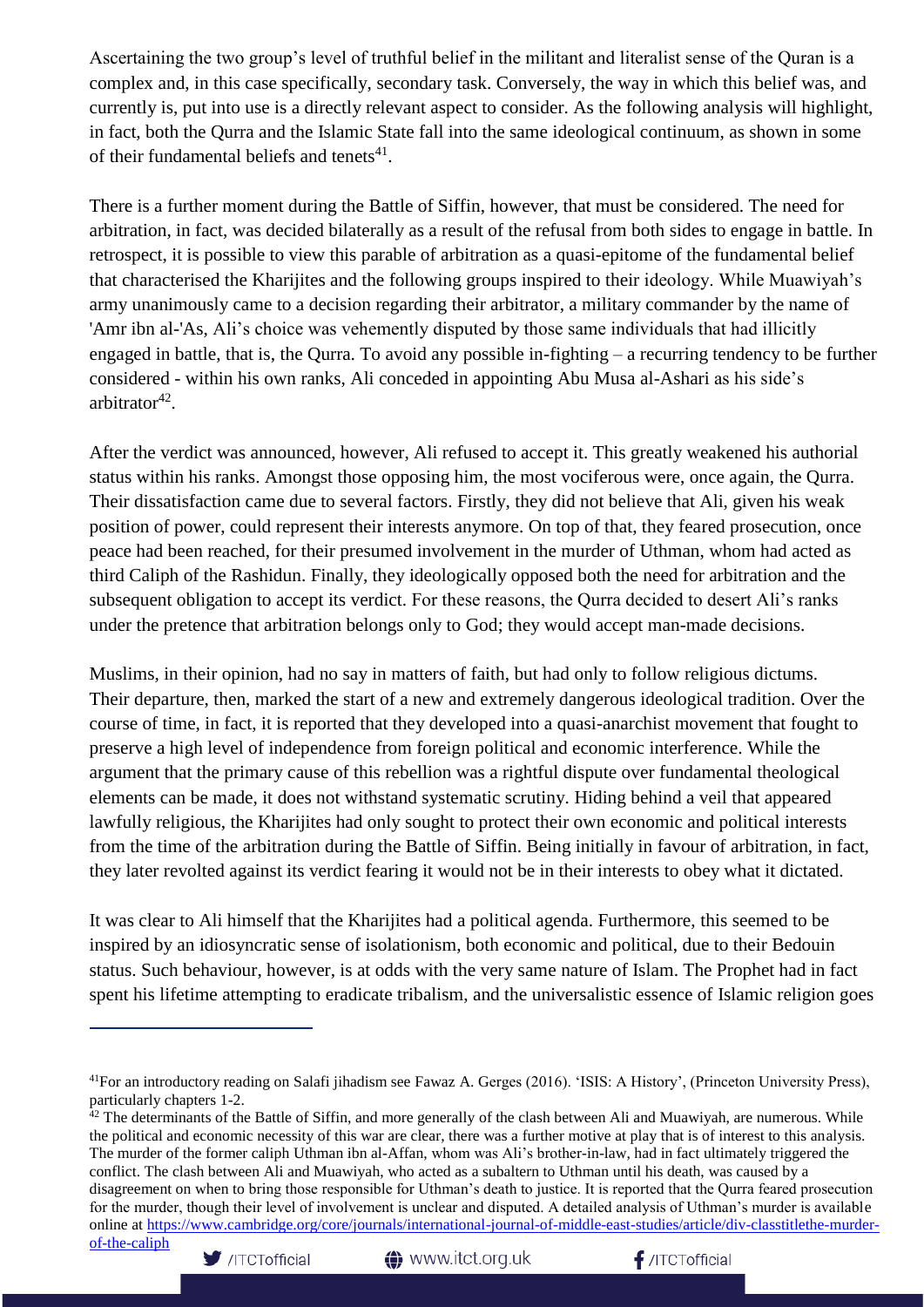against such tendency. In order to defend the legitimacy of their belligerence towards fellow Muslims, the Khawarij sect claimed to be acting upon a well-defined set of principles. Among these, the declarations of *kufr* and *takfir* played a central role in shaping and defining their ideological orientation.

Staggering similarities come to mind when thinking about the Islamic State. Their understanding of takfirism assumes the same meaning as that of the Kharijites. Both groups resort to it to legitimise their respective agendas and justify the killing of Muslims, as has been reported extensively, through the declaration of *kufr*and *takfir*. There remains, however, a further legal requirement when attempting to fully legitimise such action. Following the pronouncement of apostasy, in fact, the territory in which the targeted people lived has to be declared *Dar al-Harb* - as opposed to *Daral-Islam*<sup>43</sup> .

Terminological nuances herein become extremely important. In a *Dar al-Islam*, in fact, the citizenry abide by the ordinances, rules, edicts, and assembly of Islam. Furthermore, the Muslim state guarantees the safety of life, property, and religious status of minorities, provided they have submitted to Muslim control. On the contrary, a *Dar al-Harb*, which refers to an abode of war, denotes territories that are not governed by the assembly of Islam, and are directly contiguous to the abode of Islam. Warfare – *jihad* can be invoked in order to convert the abode of war into the abode of Islam, or if it is deemed that such territory has openly expressed hostile intentions towards the latter.

A closer look, however, reveals a systematic abuse by both the Khawarij and the modern-day Islamic State in regard to this legal procedure. This resulted in the misconception that the relations between *Dar al-Islam* and all other entities should be informed by hostility. The Khawarij, in fact, mistakenly abused this legal pronouncement by declaring *jihad* on whomever they viewed as a threat to their interests. However, the concept of warfare in Islam is intended exclusively in the sense of self-defence. It is by no means permissible, according to Islamic jurisprudence, to declare war on any other basis but that of the defence of the borders, both physical and spiritual, of the *Dar al-Islam*. The use that the Khawarij made of the concept of *jihad*, then, greatly resembled actions of terrorism and warmongering, as opposed to justified and lawful acts of self-defence.

Similarly, the Islamic State's record of indiscriminate and unjustified massacres asks numerous questions of their interpretation of *jihad*. While having been openly condemned for it in the Open Letter<sup>44</sup> issued to their leader - Abu Bakr al-Baghdadi - it is worthwhile considering a further related point. The Islamic State's exertion of *jihad* and its wrongful declarations of the concepts of *takfir* and *kufr*, in fact, completely overlook not only the extensive Islamic jurisprudence that outlines their required prerogatives but are also indifferent to the space-time context that had significantly influenced the Khawarij in shaping those same concepts.

The tendency to promote what seems a lawful religious ideological stance is common to both the Khawarij and the Islamic State. However, the eerily similar use they have made of such concepts as *takfir* and *kufr*, as well as their understanding of territorial jurisprudence, shows a systematic carelessness of the complexity and nuance surrounding these notions. While their manifestos seemingly fight for a cause that seems eminently religious in nature, based on a clear set of theological elements, it becomes clear that both these groups have political agendas for which they merely seek a religious justificatory basis.

 $\ddagger$  /ITCTofficial

<sup>43</sup>See *Islamic Studies* (Vol. 47, No. 1, Spring 2008).

 $^{44}$ In the paragraph relevant to Jihad - particularly section 8. B – it is clearly stated that "the reason behind jihad for Muslims is to fight those who fight them, not to fight anyone who does not fight them, nor to transgress against anyone who has not transgressed against them". See Open Letter to al-Baghdadi available at [www.lettertobaghdadi.com](http://www.lettertobaghdadi.com/)/ITCTofficial

**A** www.itct.org.uk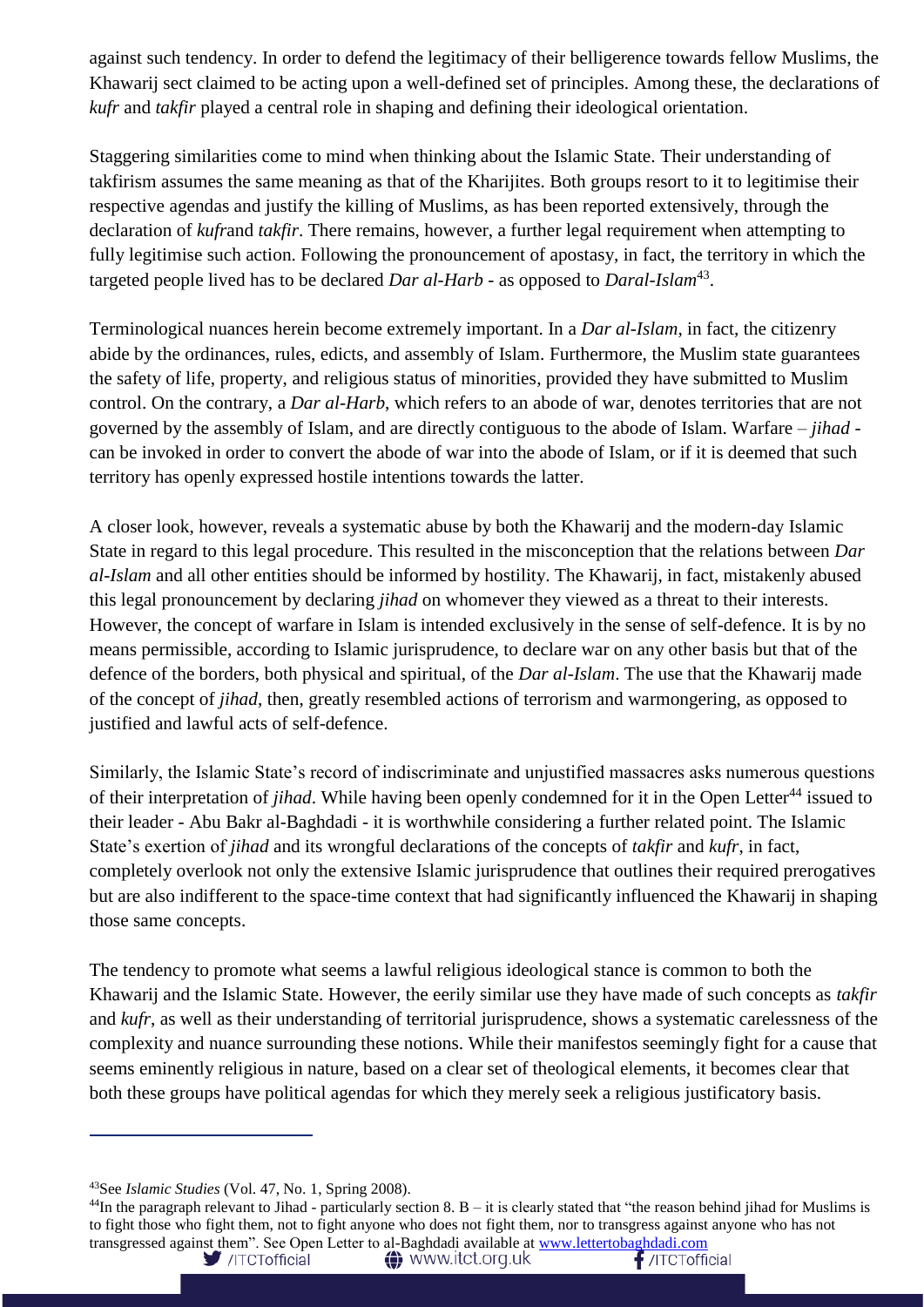Their aim is ultimately that of giving off an image of legitimacy at the eyes of those same Muslims that, more often than not, have been the ones to suffer at their hands.

What appears to be the connecting ideological link between the sect of the Khawarij and the Islamic State comes in the form of Muhammad ibn Abd al-Wahhab<sup>45</sup>'s writings. As mentioned in the opening paragraph of this section, in fact, takfirism seems to have gained renewed momentum through the religious movement known as Wahhabism. An analysis of the main ideological features of the takfiri Islamic doctrine reveals numerous commonalities not only with the Khawarij sect, but also with many of today's extremist organisations, including the Islamic State.

Wahhabism has been widely recognised as an ultraconservative and fundamentalist movement. As a reform movement that started in the remote region of Najd, in modern-day central Saudi Arabia, it was born with the ultimate objective of eliminating many widespread Sunni practices of the time, such as the veneration of saints and visiting their tombs and shrines. This is interestingly a practice against which the Khawarij had also spoken fiercely in their time, considering it idolatrous and a case of unlawful *bid'ah<sup>46</sup>* . The Islamic State, as the extensive evidence suggests, has been no different. From their rise to power, in fact, al-Baghdadi and his group have been involved in systematic attacks on mosques and shrines, as well as churches and monasteries<sup>47</sup>.

What motives the Islamic State in carrying out these attacks is their claimed adherence to Salafism. This Islamic revivalist movement is the same one that Wahhabi's claim to follow. From an ideological standpoint, then, both these movements go back to a common Salafist framework, albeit being guilty, once again, of a number of misinterpretations. Traditional Salafism, in fact, is by no means an inherently violent movement. Furthermore, it does not condone terrorism in any form. Takfiris, however, have been classified as a violent offshoot of the latter.

Consequently, there seems to be an extensive ideological overlap between the Wahhabis and the Islamic State. The emphasize given to the concept of *tawhid<sup>48</sup>*, in fact, represents a further element that had been central to al-Wahhab and that was later resumed by the Islamic State. This doctrine, the religion's central and single-most important concept, upon which a Muslim's entire faith rests, unequivocally holds that God is One and Single. Therefore, the Islamic belief in God is considered Unitarian. Both the Wahhabis and the Islamic State, however, have used this doctrine as a justification for fighting other Muslims who, in their eyes, were guilty of practicing idolatry. Similarly, both these groups have systematically resorted to the use of takfirism to carry out indiscriminate attacks on believers who were found violating their doctrines.

Much of the Islamic State's ideology is a direct product of al-Wahhab's extremist interpretation of the central doctrines of Islam. It may be argued that Wahhabism as a movement found a new and reinvigorated expression in the Islamic State, which in turn maintains principles such as *tawhid*, *bid* 'ah, and *takfir* central to its extremist and violent ideology.

/ITCTofficial

 $f$ /ITCTofficial

<sup>&</sup>lt;sup>45</sup>The figure of Muhammad ibn Abd al-Wahhab is an extremely interesting one from the standpoint of his religious stance. For a nuanced analysis of his writings see Samer Traboulsi (2002). 'Arabic Literature and Islamic Scholarship in the 17th/18th Century: Topics and Biographies', (Brill).

<sup>46</sup>In Islam, *bid 'ah* refers to innovation in religious matters.Linguistically the term means "innovation, novelty, heretical doctrine, heresy". It represents a contentious notion and is central to the religious critique put forth by particularly conservative religious movements.

 $^{47}$ See Thornhill, Ted (10 March 2015). "ISIS continues its desecration of the Middle East: Islamic State reduces Sufi shrines in Libya to rubble in latest act of mindless destruction". Daily Mail, available online a[thttps://www.dailymail.co.uk/news/article-](https://www.dailymail.co.uk/news/article-2987800)[2987800](https://www.dailymail.co.uk/news/article-2987800)

 $48$ Tawhid is the indivisible oneness concept of monotheism in Islam. **△** www.itct.org.uk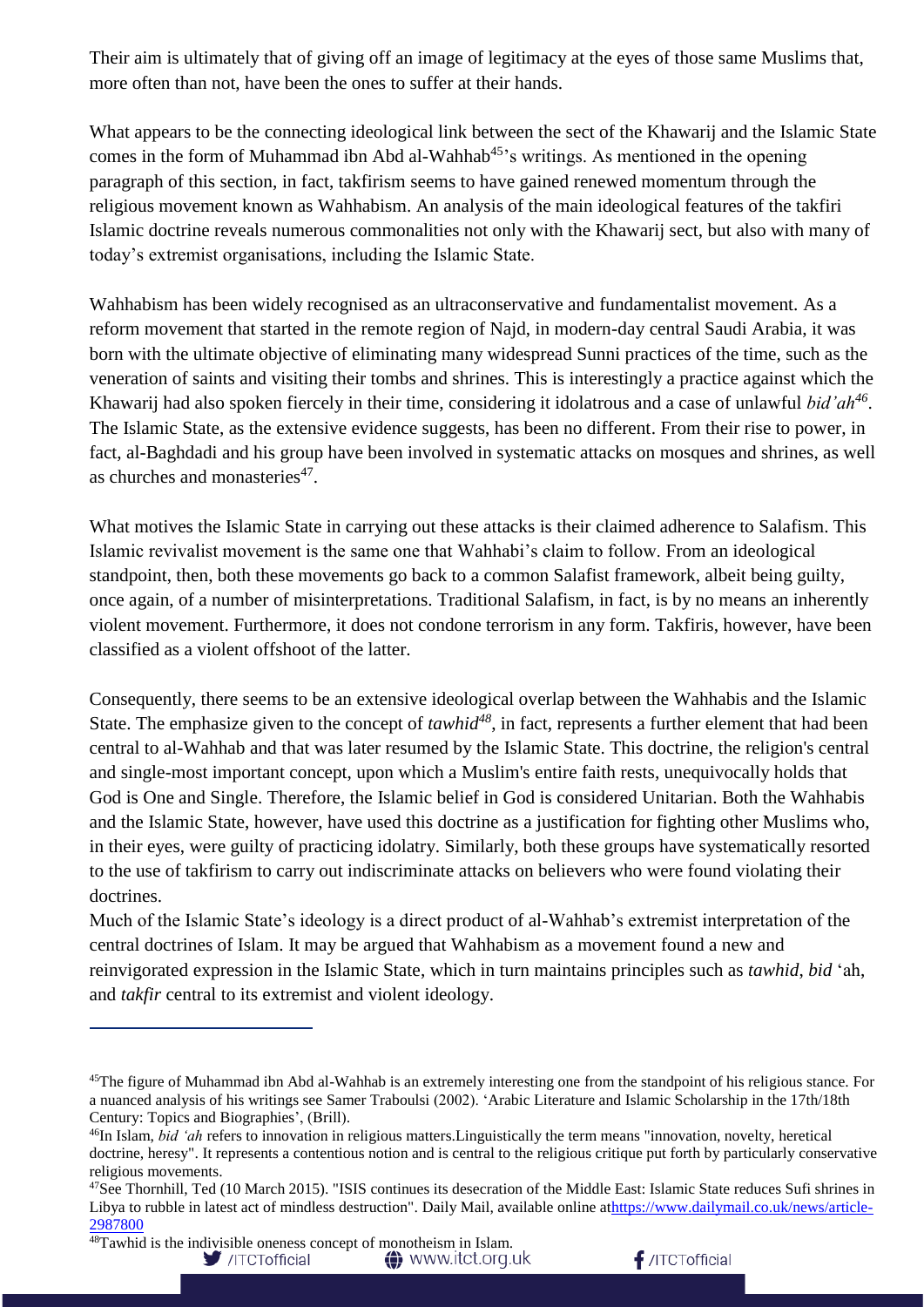While the religious interpretations of the Khawarij sect, the Wahhabis, and the Islamic State have much in common, there remains a further characteristic element to all three groups. A political agenda, in fact, has guided and informed much of the decisions taken by the various leaders of these three entities. The Khawarij, as this analysis has previously argued, proved to be guided by a clear political and economic agenda in their fierce opposition to Ali ibn Abi Talib. In fact, they ultimately strived to maintain a high level of political and economic independence owing to their Bedouin status.

Al-Wahhab, accordingly, proved to be driven by a strong will to affirm his territorial control and to ensure that his movement had the necessary protection to do so. In order to achieve this goal, he eventually allied with Muhammad bin Saud<sup>49</sup>, offering political obedience and promising him support through the ideological action of his movement. This allegiance would prove to be extremely durable and successful. The House of Saud, in fact, maintained its religio-political ties to the Wahhabi sect through the eventual proclamation of the Kingdom of Saudi Arabia in 1932. Today, furthermore, al-Wahhab's teachings are the official, state-sponsored form of Sunni Islam in Saudi Arabia<sup>50</sup>.

However, it is of particular importance to consider the revivalist phenomenon in regard to Wahhabism. The evidence available, in fact, suggests that the exponential growth of this movement occurred when numerous Saudi charities started funding Wahhabi schools and mosques around the 1970s. Their presence from Islamabad all the way to Culver City, California, allowed a movement that had strong but geographically limited influence to expand greatly and become a trans-national ideology<sup>51</sup>. This, in turn, exponentially augmented the reach of terrorist organisations that share their message through this specific ideological channel, enabling them to become truly global.

The interplay between Wahhabis and the Islamic State, then, is better understood at the ideological level. While both these groups claim to adhere to Salafism, albeit guilty of interpretational aberrations of most of its theological content, it is possible to further classify these distinct entities. According to Oliveti<sup>52</sup>'s position, in fact, takfiris are Wahabi Salafi radicals. According to his definition, takfirist organisations such as the Islamic State distinguish themselves for their practice of labelling targeted groups as infidels before proceeding to killing them, a dynamic this analysis has also aimed to show. To fully understand the Islamic State's ideology, it is ultimately necessary to analyse it in light of both the Salafi framework and the Wahhabi one. The blending of these two traditions, revolving around certain concepts in particular, has in fact found a new and modern expression in the Islamic State's extremist and deeply flawed religious stance.

*Open Letter to al-Baghdadi, the Amman Message, and Ibn Taymiyyah's fatwa regarding Mardin "Ibn Taymiyya's fatwa concerning Mardin can under no circumstances be appropriated and used as evidence for levelling the charge of kufr (unbelief) against fellow Muslims, rebelling against rulers, deeming game their lives and property or terrorizing those who enjoy safety and security…"*

Thus far, this analysis has attempted to follow a linear and chronological progression. Starting from the concept of takfirism, this paper has aimed at understanding the meaning of such doctrine from both a

<sup>49</sup>Muhammad ibn Saud was the emir of Ad-Diriyyah and is considered the founder of the First Saudi State and the Saud dynasty, which are technically named after his father – Saud ibn Muhammad ibn Muqrin.

<sup>&</sup>lt;sup>50</sup> Consult the excellent article by Stephen Schwartz (February 27, 2003). 'Saudi Arabia and the Rise of the Wahhabi Threat', Middle East Forum. The article is available online at [https://www.meforum.org/535/saudi-arabia-and-the-rise-of-the-wahhabi](https://www.meforum.org/535/saudi-arabia-and-the-rise-of-the-wahhabi-threat)[threat](https://www.meforum.org/535/saudi-arabia-and-the-rise-of-the-wahhabi-threat)

<sup>&</sup>lt;sup>51</sup>For an analysis of Wahhabism consul[t https://www.pbs.org/wgbh/pages/frontline/shows/saudi/analyses/wahhabism.html](https://www.pbs.org/wgbh/pages/frontline/shows/saudi/analyses/wahhabism.html)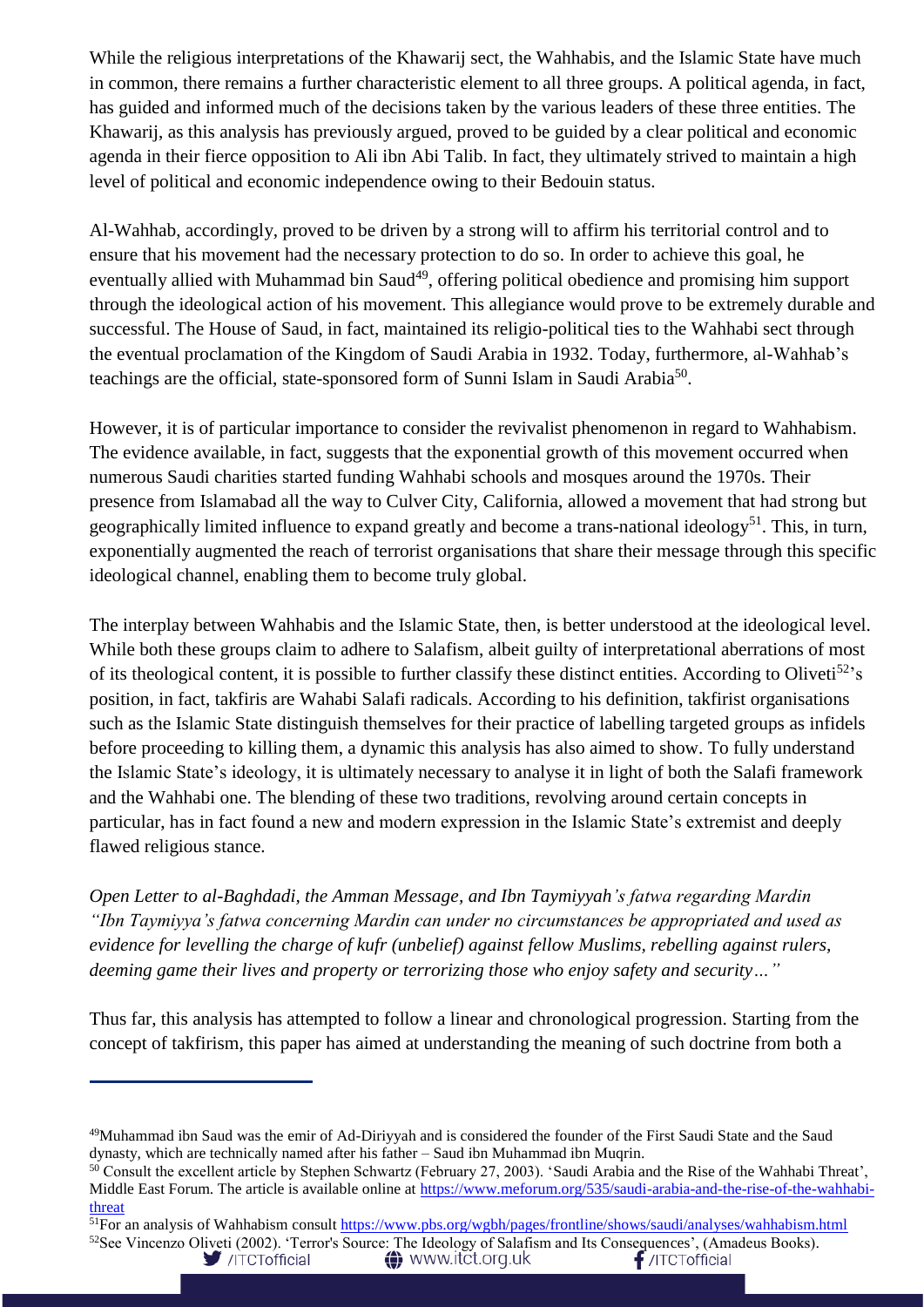theological and a legal perspective. Subsequently, the focus has shifted to the sect of the Kharijites. While providing a historiographical account of the group's evolution, this analysis has also strived to understand its ideological dimension. It is now clear, then, that the Khawarij distinguished themselves for their systematic use of takfirism as a means to justify their attacks on Muslims, both combatants and unarmed, as well as hostility towards non-Muslims. While their actions appeared to be exclusively informed by a rigorous interpretation of certain theological elements, this analysis has shown that such was not the case. This sect had clear political and economic agendas that it aimed to reach through the use of violence. In the attempt to make their crimes appear legitimate, however, they made use of their religious banner judgement belongs to God alone - as a mere blanket behind which to hide.

Accordingly, this analysis has found ideological similarities between the Khawarij and Muhammad ibn Abd al-Wahhab. Particularly, both completely rejected certain practices that had become widespread in Sunni Islam. Through their emphasis on *tawhid*, their dismissiveness of other Muslims as *shirk<sup>53</sup>*, and, finally, their abusive tendency of declaring *takfir* on all those who were found in disagreement with their creed, both the Khawarij and the Wahhabis have laid the foundation for a hybrid ideology that the Islamic State has fully embraced.

It may be argued that the Islamic State, as the modern-day product of these intellectual traditions, represents an extremely interesting case-study. While there are many existing and important elements in the latter's ideology that deserve full attention, this analysis has decided to focus on takfirism. This choice comes from the realisation, as shown throughout this paper, that the interpretation given to this notion represents a major breach from traditional Sunni precepts, by which the Islamic State claims to abide. While the Amman Message and the Mardin Declaration temporally precede the birth of the Islamic State - June 2014 -they are nonetheless extremely relevant. This is due to the fact that Al-Qaeda in in Iraq (AQI) and subsequently the Islamic State in Iraq  $(ISI)^{54}$ , two organisations that preceded the Islamic State (IS), already existed and characterised their action by applying *takfir* indiscriminately. The Open Letter, on the other hand, was issued directly at Abu Bakr al-Baghdadi, and offers precious insight into the complex Islamic religious landscape.

Hence, this analysis wishes to initially focus on the Amman Message and the Mardin Declaration. In regard to the latter, however, the paper will consider specifically Ibn Taymiyyah's *fatwa* concerning Mardin. According to many scholars, particularly Trevor Stanley<sup>55</sup>, this *fatwa*<sup>56</sup> created a precedent for the declaration of *takfir* against a leader or ruler, and thus represents the epitomic element on which the modern-day practice of takfirism rests. However, it was resumed in 2010 by a group of Islamic scholars at the Conference of Mardin and thoroughly discussed. The aim of this discussion was ultimately that of putting an end to the abusive use that many terrorist organisations were making of this *fatwa*, through which they were seeking validation for the attacks they were perpetrating on fellow Muslims. This analysis, however, will firstly consider the nature and purpose of the Amman Message.

<https://www.nytimes.com/2019/03/20/world/middleeast/isis-history-facts-islamic-state.html>

<sup>56</sup>A fatwa is a nonbinding legal opinion on a point of Islamic law (sharia) given by a qualified jurist in response to a question posed by a private individual, judge or government. Fatwas have had a recurring importance in the history of the Islamic world.





<sup>&</sup>lt;sup>53</sup>In Islam, shirk is the sin of practicing idolatry or polytheism, i.e., the deification or worship of anyone or anything besides the singular God,i.e., Allah. Literally, it means ascribing or the establishment of partners placed beside God. It is the vice that is opposed to the virtue of tawhid (monotheism).

<sup>&</sup>lt;sup>54</sup> To understand the evolution of the Islamic State, see Megan Specia (March 20, 2019). 'The Evolution of ISIS: From Rogue State to Stateless Ideology', The New York Times. The article is available online at

 $55$  See Trevor Stanley(July-December 2005), 'Definition: Kufr - Kafir - Takfir – Takfiri', Perspectives on World History and Current Events. Available online at<http://www.pwhce.org/takfiri>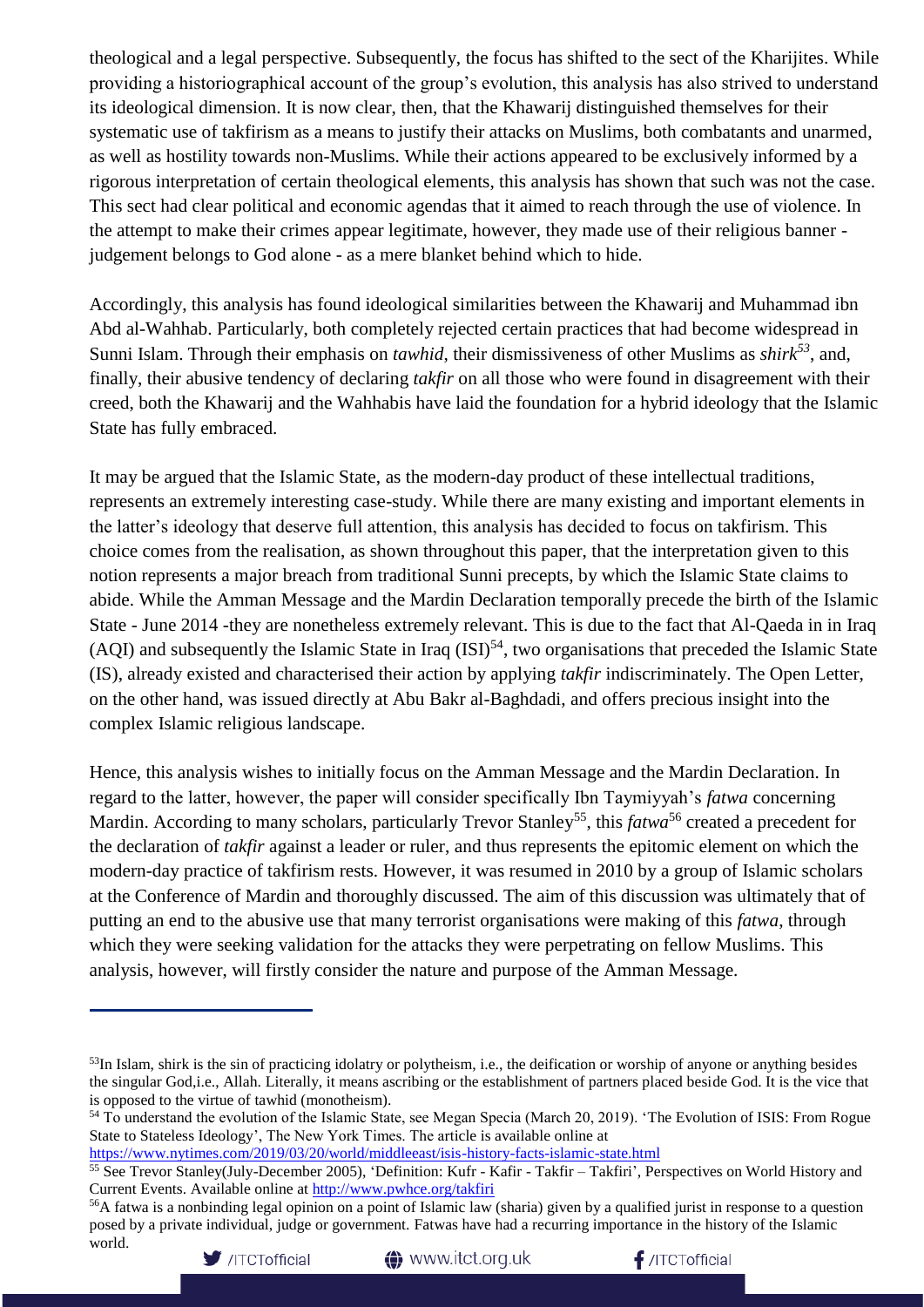The latter<sup>57</sup>, in fact, strived to achieve the same goal and started as a detailed statement released on the 9<sup>th</sup> of November 2004 in Amman, Jordan. King Abdullah II bin Al-Hussein<sup>58</sup>, being a strong promoter of inter-faith dialogue, sought to declare what Islam is, as opposed to what it is not. Ultimately, its aim was also that of clarifying the true nature of Islam to the modern world. In order to substantiate this declaration with religious authority, King Abdullah II bin Al-Hussein issued three questions to twentyfour prominent Muslim scholars from around the world; these would represent all the branches and schools of Islam. The questions issued inquired specifically on who could be considered a good Muslim and why; if it was indeed possible to declare anyone an apostate – *takfir*; and, finally, on who should hold the right to issue *fatwas* – legal rulings.

Then, in 2005King Abdullah II bin Al-Hussein convened an international Islamic conference in the city of Amman. With an attendance of more than two hundred Muslim scholars from fifty countries around the globe, the conference served to officialise the ruling issued unanimously on the three fundamental questions initially posed. The 'Three Points of Amman', as they were later referred to, explicitly forbade the practice of *takfir* between Muslims on the basis of a shared definition of what constitutes a true Muslim. Moreover, they set forth both the subjective and objective preconditions for the issuing of *fatwas*. This resulted in exposing all the illegitimate edicts made in the name of Islam, a practice that the Islamic State was soon to be found guilty of.

Alongside the Mardin Declaration, the Amman Message has openly discredited the use made of takfirism. Both represent an open challenge to the religious interpretations of the Islamic State, just as much as that of many other extremist organisations that characterise themselves for their use of *takfir*. From a wider outlook, however, the challenge that these two events pose has a much deeper reach. While tackling specific theological concepts, in fact, they also undermine jihadist-Salafism as a whole. This transnational religious-political ideology, in fact, is in many ways the foundation on which many of today's most notorious terrorist organisations stand. Once again, it seems to be the case that any attempt to overpower extremist narratives must aim to succeed at the level of ideas. To do so, however, there is firstly a need to grasp the complexity of the ideologies that guide terrorist organisations. In this regard, *takfirism* represents a central element of the latter. As such, it provides an important opportunity to breach these narratives and compromise the manifestos behind which many criminal acts are perpetrated and justified.

The need for declarations such as the one of Amman is immense, especially in a contemporary geopolitical arena that has seen the emergence of so many faith-based terrorist organisations. The Mardin<sup>59</sup> Declaration, then, is arguably even more important than the Amman Message. The primary reason for this is that it tackles an extremely consequential *fatwa* in the attempt to provide an interpretation of the latter that might suit the political and social paradigms of modern-day societies. Furthermore, it directly disputes the way this legal ruling had been used by many extremist groups. To understand the way this was achieved, however, it is firstly necessary to analyse the space-time context of which this *fatwa* was product.

<sup>58</sup>Abdullah II bin Al-Hussein has been King of Jordan since 1999. He belongs to the Hashemite family, who have ruled Jordan since 1921 and claim agnatic descent from Muhammad's daughter Fatimah. 59Mardin is a city in south-eastern Turkey and capital of Mardin Province.

/ITCTofficial

**△** www.itct.org.uk



<sup>57</sup> The Amman Message is available online at<http://ammanmessage.com/>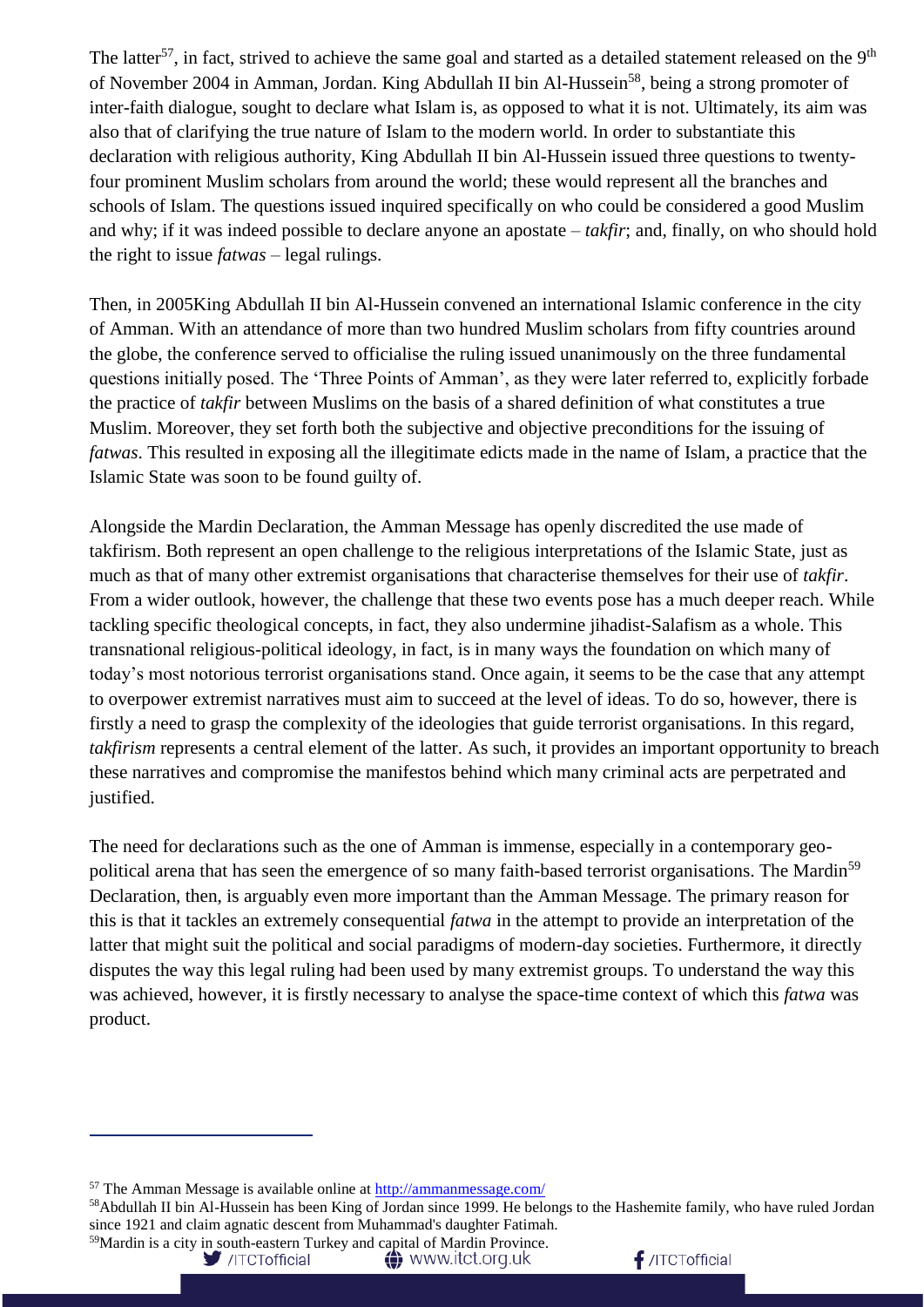Ibn Taymiyyah's<sup>60</sup>*fatwa* regarding Mardin was shaped by the Mongol's conquer and destruction of the Abbasid Caliphate in 1258. The crucial point of the historiographical account of this *fatwa* is that the Mongols, victorious over the Caliphate, converted to Islam<sup>61</sup>. This aspect is fundamental as it set the stage not only for Ibn Taymiyyah's ruling but created the controversial circumstances through which many of today's jihadist-Salafi organisations portray the theologian as precursor of their own flawed beliefs. As an authoritative religious scholar, Ibn Taymiyyah was called upon to resolve a dispute among the people of Mardin.

Once the Mongols had seized control over the Turkish city, in fact, they started to systematically mistreat its population. The inhabitants of Mardin then turned to Ibn Taymiyyah for his legal verdict on regarding the classification of the territory in which they lived. The scholar reportedly categorized the territory as similar to *dar al-kufr<sup>62</sup>*. Furthermore, he ruled that the Mongol leader, Ghazan, was to be declared an unbeliever, together with all those who did not accept the *Shari'ah* in full. Ibn Taymiyyah, seemingly, had declared *takfir* on a leader who had converted to Islam, and was thus a Muslim in all effects. What makes this *fatwa* particularly controversial, however, is not merely the declaration of *takfir* on a fellow Muslim, but its subsequent verdict of *jihad*.

According to the theologian, the people of Mardin were not only encouraged, but required to perform *jihad* on the Mongols. Ibn Taymiyyah deemed this measure necessary as he believed that the foreign invaders were still ruling according to their own, man-made code, called *Yassa*. Hence, they were guilty of not following and applying the dictums of the *Shari'ah*, and, most importantly, did not abide by it themselves. It is sufficiently clear how this event has lent itself to contemporary extremist interpretations of the use of *takfir*, as shown by groups such as Al-Qaeda and the Islamic State. Following Taymiyyah's ruling, in fact, the people of Mardin mobilised against their rulers, with the aim of killing the Mongols and any other Muslim or non-Muslim who sided with them.

The controversy surrounding this *fatwa*, however, manifests itself particularly through the statements of jihadis and Salafis who have misappropriated bits of Ibn Taymiyyah's statements. This resulted in a fundamentalist ideology that had little in common with the works of the aforementioned theologian $63$ . Furthermore, Pavlin believes that contemporary misinterpretations of Taymiyyah's work came as a result especially of the limited knowledge of his substantial corpus of writings. Extremist narratives, once again, seem to be a product, among other factors, of a general unawareness of the complex and extensive literature of a specific thinker on which they wrongly base their flawed religious assumptions. The answer to these erroneous narratives, accordingly, will only come from those same bodies of work from which some parts have been taken out of context and blended together in order to fuel a specific ideological position.

In 2010, a Peace Summit Conference<sup>64</sup> was held in the city of Mardin. Its objective was to bring together eminent Islamic scholars from around the world to discuss Ibn Taymiyyah's famous *fatwa*. Because of its significant intellectual, civilizational, and symbolic meaning, it was necessary for contemporary Islamic

 $64$  The analysis of the Conference is available online at<https://www.alhabibali.com/en/news/the-mardin-declaration/> /ITCTofficial **←** www.itct.org.uk  $f$ /ITCTofficial

<sup>60</sup>Taqī ad-Dīn Ahmad ibn Taymiyyah, known as Ibn Taymiyyah for short, was a controversial medieval Sunni Muslim theologian, jurisconsult, logician, and reformer. For further reading see *Journal for Arab Studies* (Vol. 5/6, 1987-1988). <sup>61</sup> See Bassiouni, M. Cherif (2013). 'The Shari'a and Islamic Criminal Justice in Time of War and Peace',(Cambridge University Press).

<sup>62</sup> This term can be loosely translated as 'the domain of the unbelievers'.

<sup>&</sup>lt;sup>63</sup> Taken from Ibn Taymiyyah, Epistle on Worship: Risalat al-'Ubudiyya, tr. James Pavlin (London: Islamic Text Society, 2015).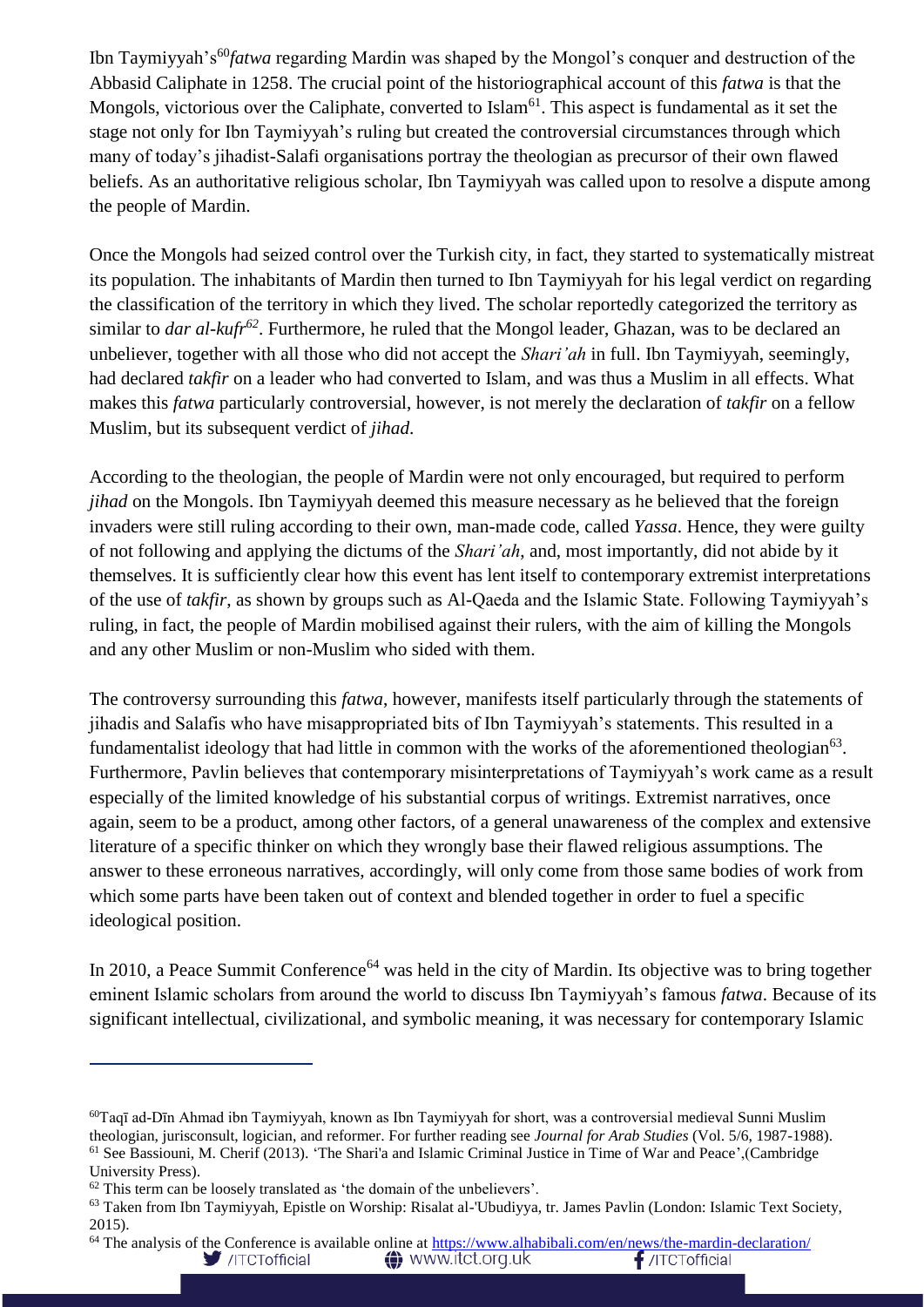jurists to review its classification and content. This need stemmed from the understanding that Taymiyyah's space-time context presented extremely different features from those of modern societies. The participants to the Conference came to important conclusions of interest to this analysis.

It was in fact declared forbidden to appropriate and use the *fatwa* as evidence for levelling the charge of apostasy on any Muslim. Accordingly, it was deemed unlawful to declare *takfir* and perpetrate attacks on anyone, Muslim or non-Muslim. This conclusion was reached through the consultation of Taymiyyah's original manuscript and its transmission by Ibn Muflih, one of his students. In accordance with the preceding religious literature produced by Muslim scholars in this regard, the conclusive verdicts reached at the Summit in Mardin allowed for no further possibility of conceptual manipulation. As most radical movements of the last two centuries of Sunni Islam<sup>65</sup>, however, the Islamic State has claimed to consider the Hanbali theologian – Ibn Taymiyyah – as one of its main sources of authority. The group's radicalised interpretation of the latter's writings, however, has been greatly undermined by the conclusions reached at the Mardin Conference.

Both the latter and the Amman Message had aimed to achieve similar goals. Not only did they attempt to clarify the confusion surrounding the use of complex notions such as *takfir* and *kufr*, but they tried to disclose Islam and its essence to the rest of the world. It is important to understand that these two declarations were not limited to the analysis of individual notions or doctrines but tried to provide a cohesive and modern account of the Islamic religion. The Open Letter to Abu Bakr al-Baghdadi, on the other hand, was much more specific in its scope and reach.

This letter was the product of the joint effort of one hundred and twenty-six Muslim scholars whom listed down more than twenty points of the Islamic State's serious transgression of Islamic teachings. Among these points, this analysis finds the one regarding *takfir* of particular interest. What appears to be peculiar is that this document was not initially aimed to warn al-Baghdadi<sup>66</sup>. On the contrary, the letter was intended to dissuade any potential radical to join the ranks of the Islamic State. Hence, this document represents in its own right an example of what effective strategies for counterterrorism should focus on. It is ultimately to be understood as offering a counter-narrative to the religious misinformation that the Islamic State, just as much as other extremist groups, promotes.

The need for the Open Letter to al-Baghdadi becomes clear when thinking at the excess to which the Islamic State has brought its declarations of *takfir*, an ideological attitude that distinguishes them from other extremist groups. Through the work of Elie Podeh<sup>67</sup>it is possible to grasp the extreme violence that characterises takfiri groups. In his writings, in fact, the latter differentiates between conservative Islamists, "jihadi" Muslims, and takfiri groups, such as the Islamic State or the Taleban. Podeh maintains that jihadis and takfiri groups are similar in their endorsement of an armed struggle against secular regimes. Both, in fact, justify their action on the basis of the same Islamic notions of *jahiliyya*, *alhakimiyya*, and *al-takfir<sup>68</sup>* .

<sup>65</sup>See John Moore 'The Evolution of Islamic Terrorism: An Overview', Frontline. Available online at <https://www.pbs.org/wgbh/pages/frontline/shows/target/etc/modern.html>

<sup>&</sup>lt;sup>66</sup>See Samuel Smith (September 25, 2014). 'International Coalition of Muslim Scholars Refute ISIS' Religious Arguments in Open Letter to al-Baghdadi', The Christian Post. The article is available online at

[https://www.christianpost.com/news/international-coalition-of-muslim-scholars-refute-isis-religious-arguments-in-open-letter](https://www.christianpost.com/news/international-coalition-of-muslim-scholars-refute-isis-religious-arguments-in-open-letter-to-al-baghdadi-127032/)[to-al-baghdadi-127032/](https://www.christianpost.com/news/international-coalition-of-muslim-scholars-refute-isis-religious-arguments-in-open-letter-to-al-baghdadi-127032/)

 $67$ See 'Religious Radicalism in the Greater Middle East', edited by Efraim Inbar and Bruce Maddy-Weitzman, (Routledge, 2013).

<sup>68</sup> In current use, the term *jahiliyya* refers to secular modernity. It is an important feature in the works of both Sayyid Qutb and Abul A'la Mawdudi. Radical groups have greatly shaped their manifestos around the ideas of these two thinkers, who represent /ITCTofficial **△** www.itct.org.uk  $f$ /ITCTofficial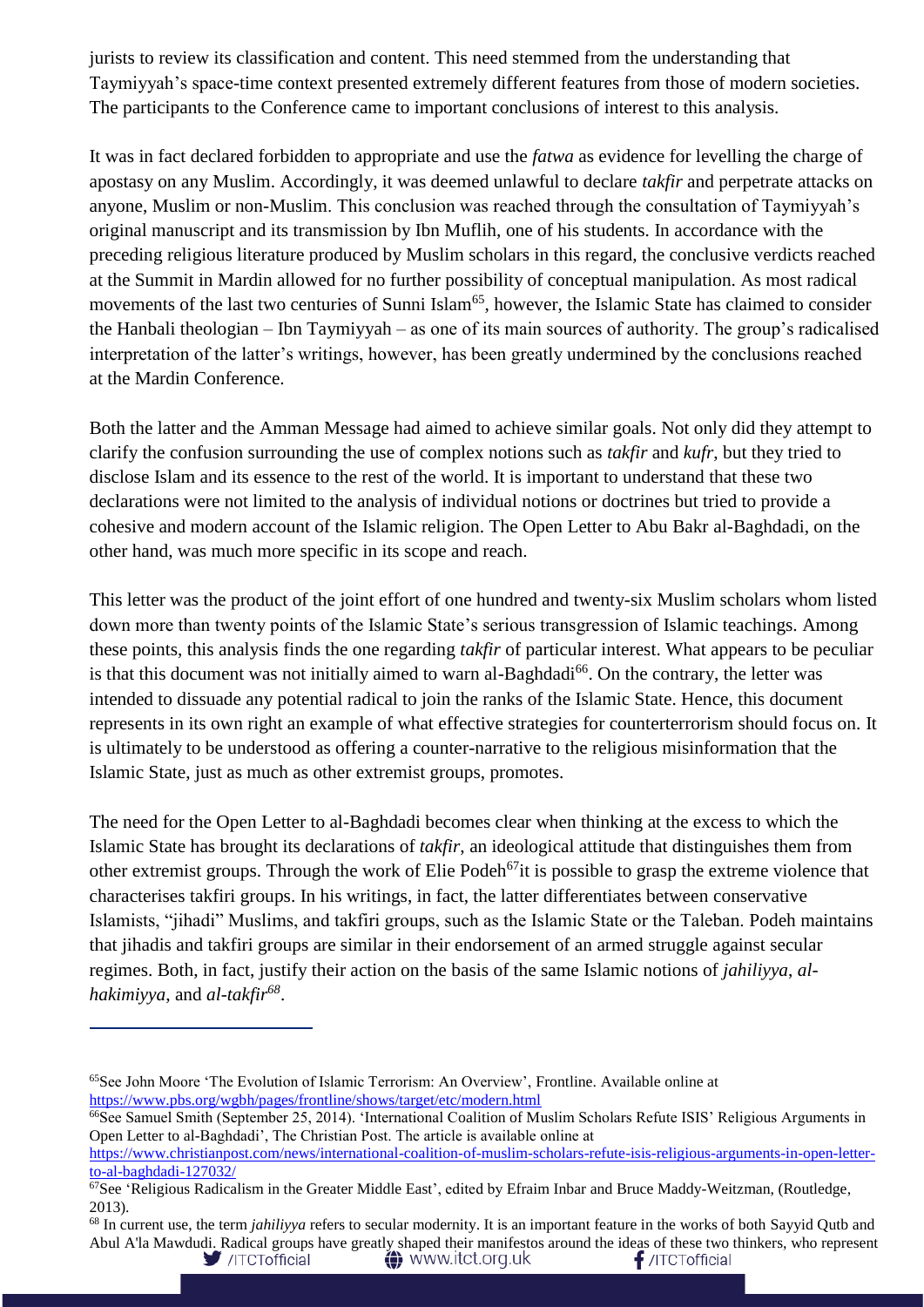What makes takfiri groups unprecedently violent and dangerous, according to Podeh's analysis, is their refusal to distinguish between the regime, or the leader authorities of a territory, and the general population. When employing violence, then, these groups operate according to a mutually exclusive black and white worldview – one can either be with them or against them, there is no way in between. The Open Letter to the Islamic State is thus the attempt to break this dualistic and arbitrary reasoning by tackling the group's ideology. Therein, the section relevant to the use of *takfir* clearly disputes the reading that al-Baghdadi and his followers have given to religious literature and their manipulation of the ideas of some of the most eminent Sunni scholars, both past and contemporary. Quintessentially, the document drafted by the one hundred and twenty-six scholars holds that anyone who performs the *Shahadah*<sup>69</sup> is a Muslim and cannot be declared a non-Muslim. Given the abuses perpetrated by the Islamic State in this regard, then, to clarify the meaning and practice of *takfir* is of the utmost importance. Its wrongful application, as has been seen numerous times, has resulted in the spilling of Muslim and non-Muslim blood, as well as the violation of human sanctity and the usurpation of the wealth and rights of the victims.

### *The Khawarij Paradigm and its Potential as a Model of Perpetual Decay*

*The word paradigm is used to indicate a pattern or model or an outstandingly clear or typical example or archetype. It is also used in relation to its applicability in identifying worldviews at specific points in history.* 

Ultimately, the resurgence of takfirism has increased the analytical complexity of terrorist organisations. The need to add nuance to existing categories has become ever more incumbent. One trend in particular has asked fundamental questions of the wide-spread analytical convictions on which much counterterrorism policing has been done. A growing number of splintering sub-groups, in origin both Wahhabist and Salafist, have started to develop a new way of establishing *takfir*. By splitting from the orthodox method of declaring apostasy through the established processes of the *Shari'ah*, in fact, these groups have started to arbitrarily claim a direct right to declare *takfir* on Muslims and non-Muslims *ad hoc*. For this reason, some scholars have started referring to these minor groups as Salafi-Takfiris, thus adding ulterior depth to the existing compartmentalisation of the intellectual heritages of terrorist organisations. This new class of extremists, distinguishable for its unprecedent use of *takfir*, is of particular interest to this analysis. The serious threat they pose forces counter-terrorism efforts to inquire into potential factors that may expose these new groups to weaknesses.

Hence, when considering all the possible determinants of the demise of terrorist organisations, this paper wishes to ask the following questions: (1) For those terrorist groups that end owing to internal difficulties, can takfirism be considered as a variable, part of the wider ideological orientation, that is amongst the determinants of the organisation's demise? (2) And, if so, how is its effect of decay set into motion and how does it manifest itself?<sup>70</sup>

**1** www.itct.org.uk

an important source of authority. the term *al-hakimiyya* can be translated as 'God's sovereignty' and is use as opposing concept to the modern paradigm of people ruling over people. Finally, *al-takfir*is the practice of branding someone as an apostate.

<sup>69</sup>The *Shahadah* is the profession of faith, and one of the Five Pillars of Islam. There are two *Shahadahs*: "There is no god, but God" & "Muhammad is the messenger of God".

<sup>70</sup>This section relies on the work of Khusrav Gaibulloev and Todd Sandler. For further reference see *Southern Economic Journal* (Vol. 79, No. 4, April 2013).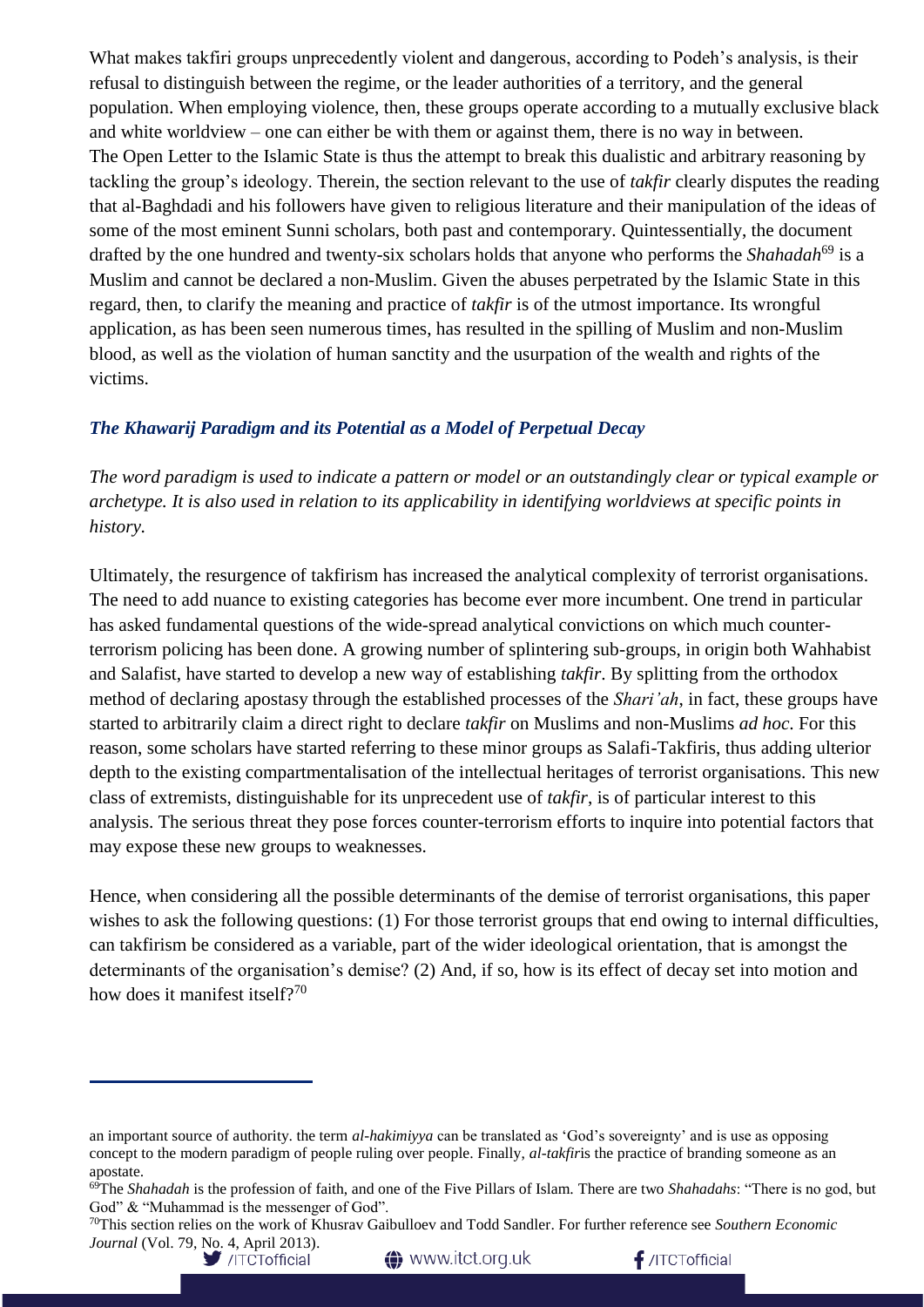The research carried out, however, has identified three elements as clear limiting factors to the possibility of providing a certain answer to both points (1) and (2). Firstly, there does not seem to be a considerable body of literature devoted to this specific issue. Secondly, in regard to the few and scattered existing work which is relevant to the aims of this analysis it is difficult to convincingly ascertain the reliability and legitimacy of the data used to reach any analytical conclusion<sup>71</sup>. Finally, given the nature of the focus point of this particular research, obtaining new and reliable empirical data is especially complex due to the fact that the practice of takfirism is not, in most cases, a self-applied label. Accordingly, to categorise a group as takfiri requires evidence that is not easy to gather.

For the moment, the need to observe these groups and gather data supersedes the need to reach conclusions, albeit even temporary ones. Conversely, the information gathered on the Islamic State's relation to its use of *takfir*is sufficiently widespread and corroborated. This paper will then consider the latter group, and from the particular it hopes to reach a more general conclusion on whether takfirism might be considered a determinant to the potential demise of this organisation.

There a several terrorist groups that resemble one another for their application of *takfir* and, as mentioned earlier, are referred to as Wahabi-Salafists, or in more recent times as Salafi-Takfiris. Amongst these, some of the most notorious are the Taleban - Islamic Emirate of Afghanistan (IEA), Boko Haram - The Islamic State in West Africa or the Islamic State's West Africa Province (abbreviated as ISWA or ISWAP), al-Shabab - Harakat al-Shabaab al-Mujahideen (HSM), Sepah-e Sahaba – renamed to Millat-e-Islamia but also known as Ahle Sunnat Wal Jamaat (SSP), and Lashkar-e-Jhangvi – an offshoot of SSP  $(LeJ)<sup>72</sup>$ . While these groups represent compelling case-studies of takfirism as a potential product of ideological infighting, this paper wishes to focus on the Islamic State. With enough information and data collected on the latter's activities, it is possible to theorize a tentative model – the result of the correlation between disputes surrounding takfirism and internal ideological rifts.

Based on the recent analysis carried out by Bunzel, in fact, it is possible to start foreseeing a new pattern based on the fluid dynamic between the Islamic State's territorial successes and failures and, consequently, the overall strength and health-state of its ideology. To ascertain an existing direct proportionality between the two variables is of interest only in part to this analysis. While it certainly represents an extremely important finding, the focus herein is to determine the impact that takfirism has had in the history of the ideological infighting within the group. Ultimately, this will be revealing of the determinant effect that such concept might have in the demise of the latter<sup>73</sup>. This variable, however, will be considered in a discrete-time specification, so as to circumscribe its analytical framework that would otherwise be too broad and dispersive.

Through the gathering and cross-analysis of numerous leaked documents and other sources in Arabic, a compelling image of the state of health of the Islamic State has emerged. Since its declaration of the caliphate, in fact, the organisation has been marked by disagreements concerning doctrinal matters. Ultimately, this has led to fierce ideological infighting among different wings within the group. While intellectual disagreement has constellated its evolution, the Islamic State has witnessed two important recorded moments in regard to its infighting.

72Consult RAND, available online at<https://www.rand.org/>

<sup>73</sup>See *Perspectives on Terrorism* (Vol. 13, No. 1, February 2019).<br>//TCTofficial **13. W** WWW.itct.org.uk

/ITCTofficial

<sup>&</sup>lt;sup>71</sup> See David B. Carter (30 January 2012). 'A Blessing or a Curse? State Support for Terrorist Groups', (Vol. 66, Issue 1). Available online at [https://www.cambridge.org/core/journals/international-organization/article/blessing-or-a-curse-state](https://www.cambridge.org/core/journals/international-organization/article/blessing-or-a-curse-state-support-for-terrorist-groups/)[support-for-terrorist-groups/](https://www.cambridge.org/core/journals/international-organization/article/blessing-or-a-curse-state-support-for-terrorist-groups/)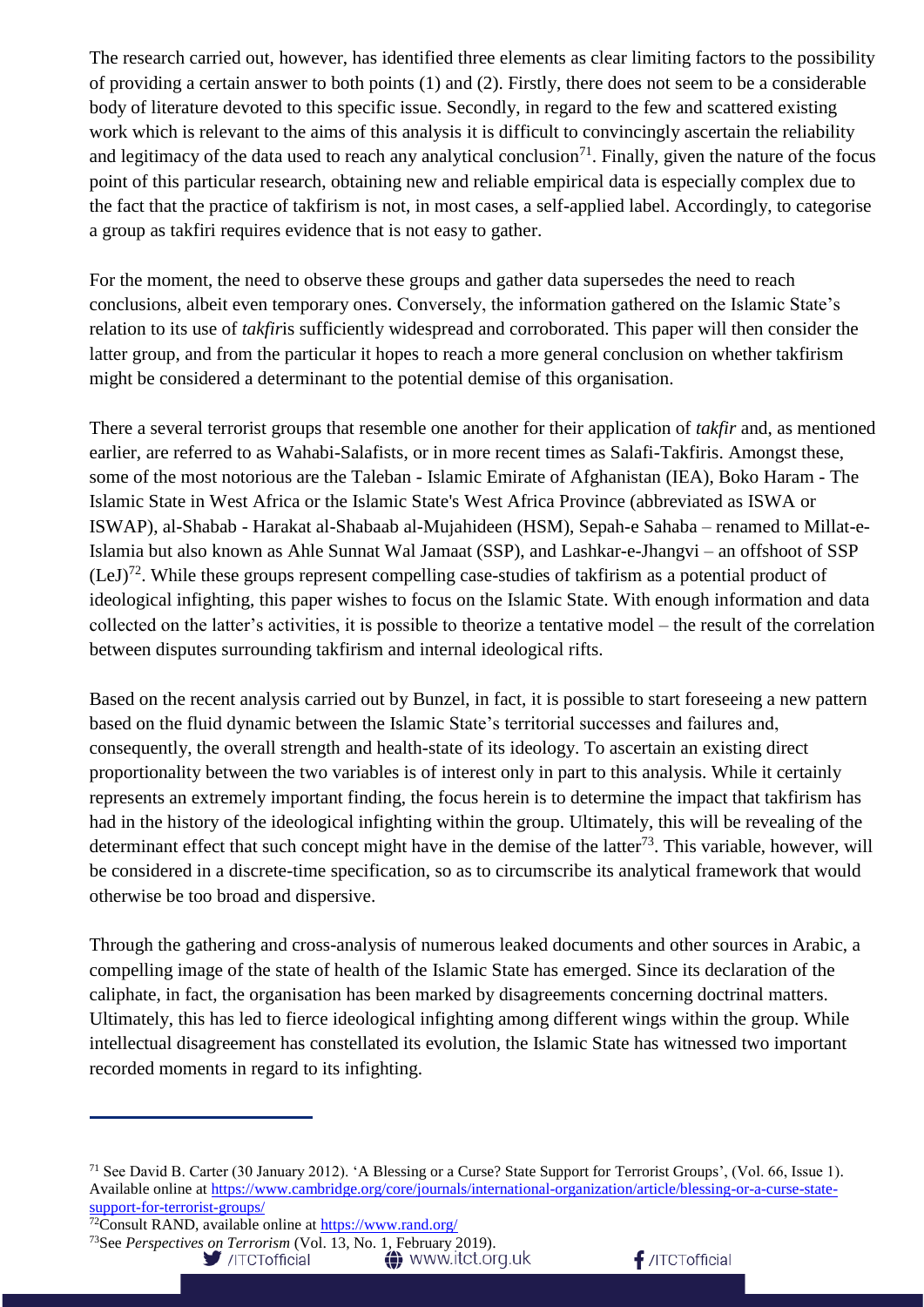The first outburst of internal disputes culminated in 2014 with the execution of a number of scholars and activists who were deemed to be too extreme<sup>74</sup>. With a potential ideological rift starting to create, it is important to point out that there have been other key factors that have contributed to the loss of a sense of equilibrium within the group<sup>75</sup>. Particularly, questions about differing personalities and choices made in matters of grand strategy concurred to exacerbate internal tensions. The issue regarding how the group's ideology ought to be approached, however, has been and remains the critical factor. While it is not possible to ascertain whether this conflictual situation will persist, the failure to settle internal differences will result in the fragmentation of the group.

The second major ideological paroxysm culminated in 2016 and was extremely consequential. The increase of the existing disputes, in fact, led to declarations of *takfir* being levelled at internal members of the organisation, as well as the exclusion of several officials from the Islamic State's executive council. These, ultimately, defected the group and fled its ranks. From the information that has been leaked, however, it appears that those remaining are disaffected. While some believe that the organisation has become too moderate, others blame it of excessive extremism<sup>76</sup>. The first and second ideological rifts created as a result of infighting, however, had different focus points.

The first reported internal clash seems to have been caused by profound theological disagreements over the understanding and application of *takfir*. The second infighting, on the other hand, ended with accusations of *takfir* being aimed at various scholars and activists within the group. While it will be necessary to analyse the specific contexts that shaped these two distinct events, it is already possible to see an underlying tension that unites them. In fact, the initial tension created by what seemed to be an eminently intellectual dispute resolved itself in the actuation of that same theological proposition – declarations of apostasy - that, until that moment, had been relegated to a purely conversational level.

*Takfir*, understood as part of a wider intellectual dispute, appears to have had a deep impact on the group. While its first concrete influence has been that of causing the emergence of relatively competing factions within the Islamic State, as well as strategic executions, the disagreements surrounding takfirism ended up causing an irremediable ideological rift within the organisation. In turn, this led to the defection of several high-ranking officials, posing a serious threat to the structural cohesiveness of the latter. Having thus provided a general outline in the evolution of the dispute surrounding the aforementioned notion, it is necessary to go into the theological background that has shaped the internal debate.

This may be revealing of the depth to which the doctrine of takfirism has rooted itself within the group's ideology and, in turn, the impact it could have to the organisation's structure if the dispute around it is not settled.

The 2014 infighting episode was, fundamentally, a result of two competing propositions within Sunni Islamic thought. The first imperative holds that it is prohibited to wrongfully excommunicate fellow Muslims. Furthermore, it clearly states that any misplaced accusation of apostasy will backfire on the accuser. The section of this paper relevant to the content-meaning of takfirism has already dived into the various dimensions and implications of such practice.

<sup>74</sup>See Cole Bunzel (January 29, 2013). 'Jihadism's Widening Internal Divide: Intellectual Infighting Heats Up', (Jihadica). Article available online at [http://www.jihadica.com/jihadism's-widening-internal-divide-intellectual-infighting-heats-up/](http://www.jihadica.com/jihadism) <sup>75</sup>See Cole Bunzel (2015). 'From Paper State to Caliphate: The Ideology of the Islamic State', (Brookings Institute). <sup>76</sup>For more information on the Islamic State's ideology see Hassan Hassan (June 2016). 'The Sectarianismofthe Islamic State: Ideological Roots and Political Context', (Carnegie Endowment for International Peace). The PDF is available online at [https://carnegieendowment.org/files/CP\\_253\\_Hassan\\_Islamic\\_State.pdf](https://carnegieendowment.org/files/CP_253_Hassan_Islamic_State.pdf)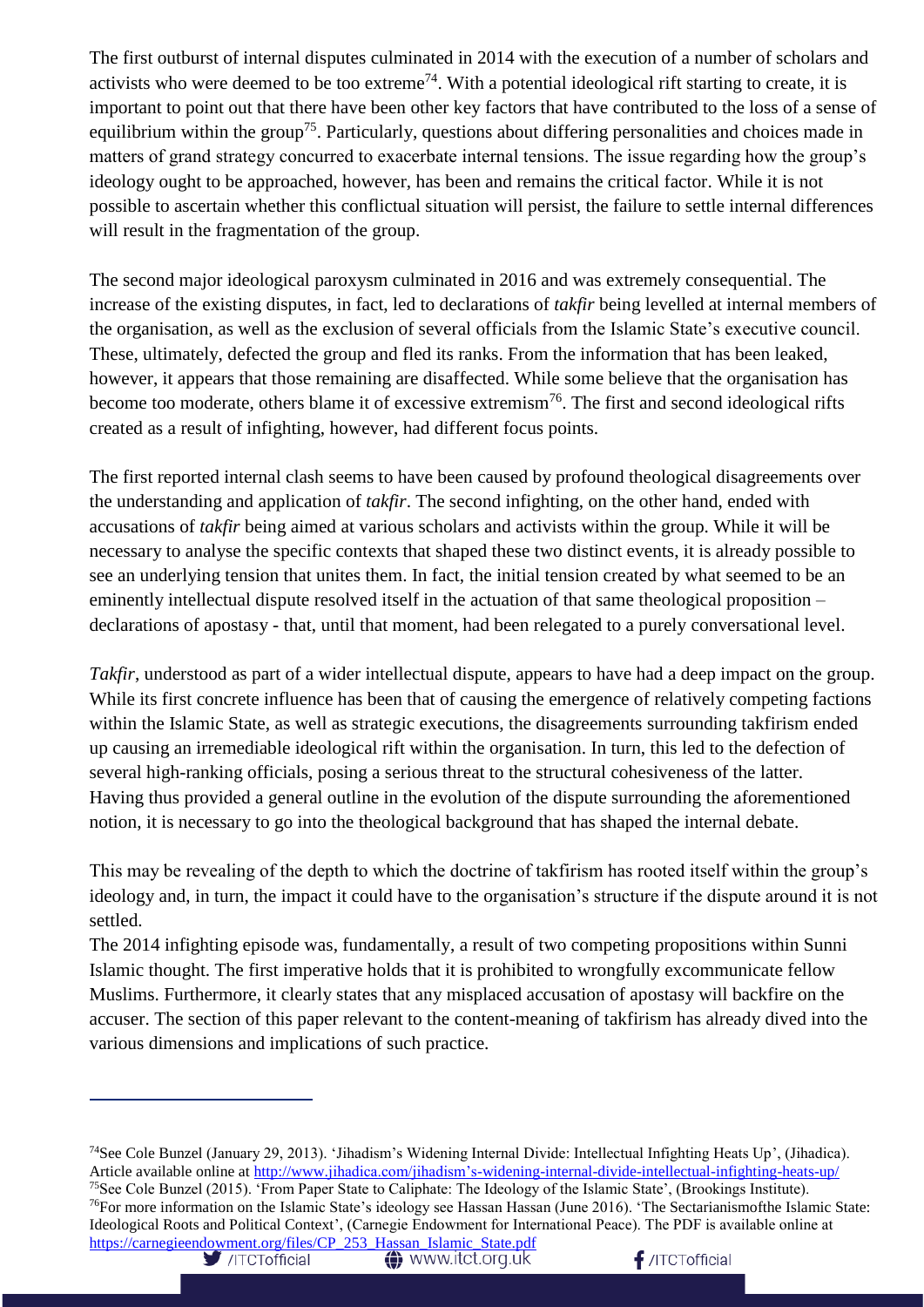Having moved from an exclusively theoretical scenario, however, it is now possible to start deducing the practical implications of having different understandings of takfirism, as it emerges from the case of the Islamic State.

The second Sunni imperative on *takfir*, on the other hand, is primarily associated with the Wahhabi movement. Being a much more extreme position in its understanding of apostasy, some scholars within the Islamic State have been strictly adhering to a short treatise written by Muhammad ibn 'Abd al-Wahhab called "The Nullifiers of Islam"<sup>77</sup>. In this work, al-Wahhab articulates his interpretation of the doctrine of takfirism. Accordingly, this has shaped the ideological stance of its more extreme promoters within the organisation.

Hence, it seems that the re-appropriation of the concept of *takfir* by the Islamic State has come at great cost. The difficulty in establishing an ideological impairment in regard to such doctrine has led to an increasingly profound fracture between various adherents to the group. Furthermore, the volatile nature of takfirism, particularly in its interpretative difficulty, has ultimately put the group's leadership under great pressure<sup>78</sup>. Abu Bakr al-Baghdadi, in fact, has been unable to find common ground and resolve the issue in a definite way. For the time being, his choice of papering over the differing ideological stances is nothing but a palliative and may not represent a feasible action line in the future. Furthermore, his inability to bring the various sides closer has left these feeling deeply resentful of each other.

Accordingly, this current state of things gives reason to believe that, if not resolved, the contentiousness surrounding the group's position on *takfir* may become the key cause to its fragmentation. Hence, while a full-scale structural breakup is still far in the making, it is possible to distinguish a clear fractural dynamic within the Islamic State.

Bunzel's work, then, provides an extremely precious insight into the current ideological battle being fought within the Islamic State. The data therewith gathered unequivocally points to the importance that the group has given to its theological and, consequently, ideological orientation. Furthermore, Bunzel suggests that there is a correlation between the organisation's success or failure on the ground<sup>79</sup>, and the apparition of internal infighting.

This analysis, however, finds the latter claim particularly interesting for a less obvious reason. The Islamic State, according to this finding, places great importance on its religious-based ideological orientation. Setbacks experienced through the loss of territory, particularly in Syria and Iraq between 2016 and 2017, have exacerbated and intensified theological debates within the organisation. As mentioned earlier in this section, moreover, the theological conundrum around which most fighting has been done is *takfir*. This factor becomes ever-more significant if one thinks that the defeats suffered on the field never caused the questioning of the group's strategy and policy before that of its ideological stance.

The Islamic State might then represent a model to understand the way in which internal disagreements over a doctrine as unpredictable and fickle as takfirism causes its application to literally backfire. As argued in this section, the disruptive potential of such a doctrine might lead to the fragmentation of the initial group. However, this analysis understands that there is currently no data to substantiate the claim

<sup>77</sup> See Sheikh Muhammad Ibn Abd al-Wahhab, Sheikh Abdul Aziz bin Baz(March 5, 2019). 'Explanation of the Nullifiers of Islam' – Independently published.

<sup>&</sup>lt;sup>78</sup> For a more general reading on the competing ideological frameworks see Jeevan Deol, Zaheer Kazmi (1 February 2012). 'Contextualising Jihadi Thought', (Oxford University Press).

<sup>79</sup>For further information see Aymenn Jawad Al-Tamimi (January 4, 2019). 'Dissent in the Islamic State: 'Hashimi Advice' to Abu Bakr al-Baghdadi', aymennjawad.org. Available online at [http://www.aymennjawad.org/22199/dissent-in-the-islamic](http://www.aymennjawad.org/22199/dissent-in-the-islamic-state-hashimi-advice-to)[state-hashimi-advice-to](http://www.aymennjawad.org/22199/dissent-in-the-islamic-state-hashimi-advice-to)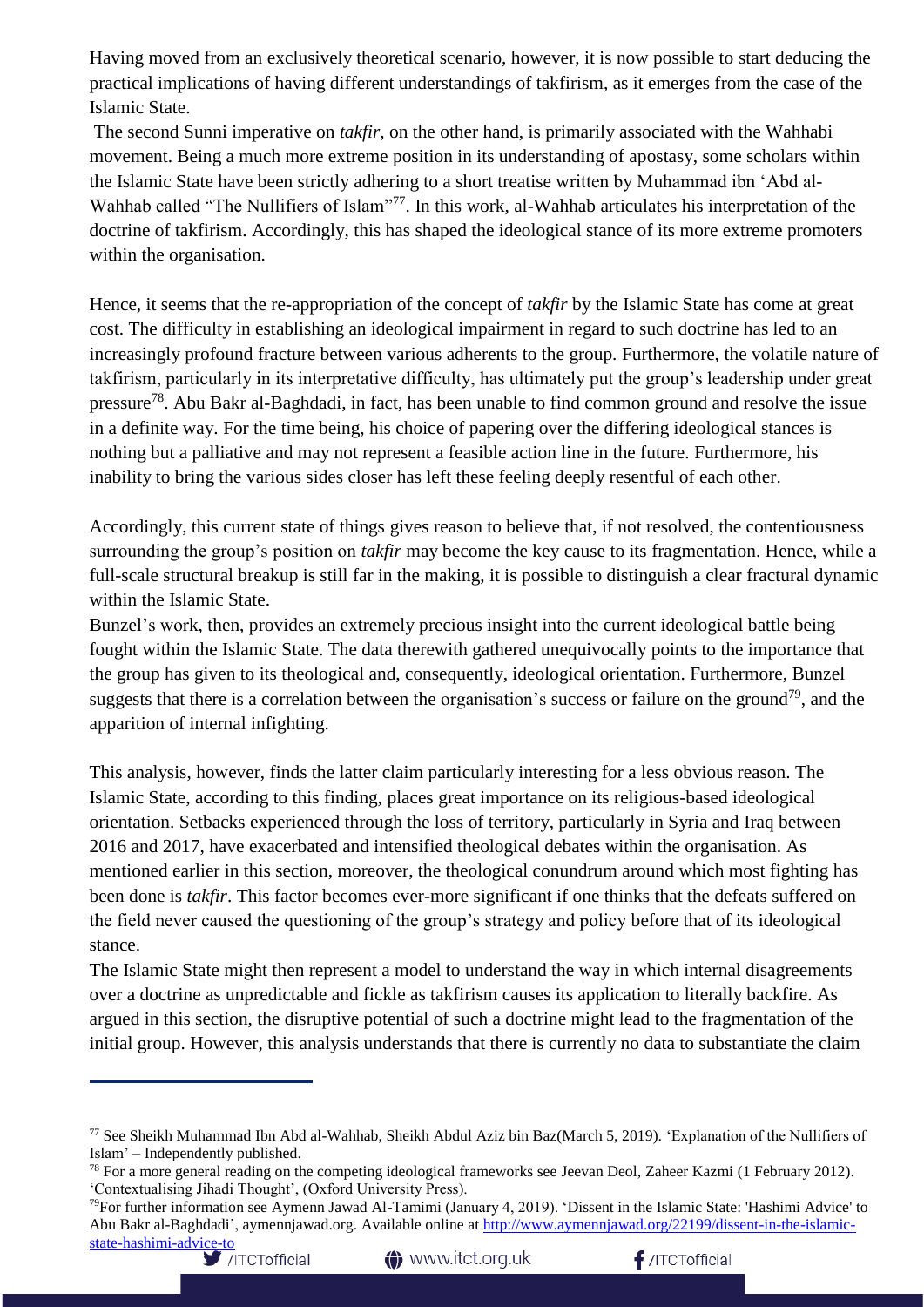that takfirism certainly leads to a potential group's internal infighting and ultimately to its structural collapse. Notwithstanding, it is worthwhile to speculatively think of it as a potential determinant to the demise of terrorist organisations. Moreover, the declarations of apostasy made by the various factions within the Islamic State have given way to what could be a perpetual pattern. In other words, a first reported proclamation of *takfir* results in a same but opposite accuse. Given the multifaceted nature of the existing literature on takfirism, then, ascertaining the right interpretation becomes harder than pronouncing it, as has been reported happening in the Islamic State.

Ultimately, the spiral of accuses may go on *ad infinitum* and result in the complete annihilation of a faction or, on the other hand, a mass defection and thus the splintering of the initial group. It remains to be seen which path the Islamic State will ultimately follow. However, this analysis has strived to show that the importance given by the latter to the doctrine of *takfir*is revealing of how determining this concept can be to the group's demise. According to the findings of Blomberg, Gaibulloev, and Sandler $^{80}$ , in fact, the splintering of a terrorist group has direct bearing on its survival. In other words, fragmentation of an initial nucleus is symptomatic of its ultimate demise. And while the Islamic State might experience structural changes that will have a deep impact on its chance of survival, it is certain that the concept of *takfir* will have a part to play in it. For this reason, it would prove beneficial to consider the latter as a concurring determinant to the possible demise of the Islamic State, and thus aim to grasp all its complexities in order to offer effective counter-narratives based on its interpretative inconsistencies and impact<sup>81</sup>.

### *Concluding Remarks*

This analysis does not claim to provide final answers to the questions posed by the ideological infighting of the Islamic State. Furthermore, it is fully aware that numerous of the topics and issues touched upon throughout the various sections require more extensive consideration. However, the hope of this paper was, first and foremost, to outline the vast and intricate conceptual locus that informs the ideological discussion currently present in the Islamic State. While the group's evolution is continuing, it is only possible to speculatively think about what its trajectory might be, and what determinants will contribute to its potential demise. More simply, the aim of this paper has been that of showing how the way we perceive a problem might be itself part of the problem.

Accordingly, the belief that the theological dimension of the Islamic State's ideology, in all its doctrinal complexities, is marginal in informing the group's actions and grand strategy is deeply mistaken. This analysis has in fact shown the contrary – in times of ground defeat and territorial loss, leading figures have put into question the organisation's ideology before its strategy. Therefore, we must rethink the role played by contentious doctrinal elements, such as takfirism in the case relevant to the Islamic State. Given its potential for creating internal ideological rifts and structural destabilization, the notion of *takfir* must be made use of and inform new and targeted counter-narratives and strategic policies. In order to do so effectively, however, multifaceted notions such as the latter must firstly be analysed in depth. Only a clear understanding of the single elements that shape a wider ideology can lead to weakening the message it tries to promote.

<sup>80</sup> For the complete statistical analysis see *Southern Economic Journal*, (Vol. 79, No. 4, April 2013). Moreover, see *Journal of Monetary Economic* (Vol. 51, February 2014).

<sup>81</sup> See Cole Bunzel (June 5, 2918). 'A House Divided: Origins and Persistence of the Islamic State's Internal Divide', (Jihadica). Article available online at<http://www.jihadica.com/divine-test-or-divine-punishment/>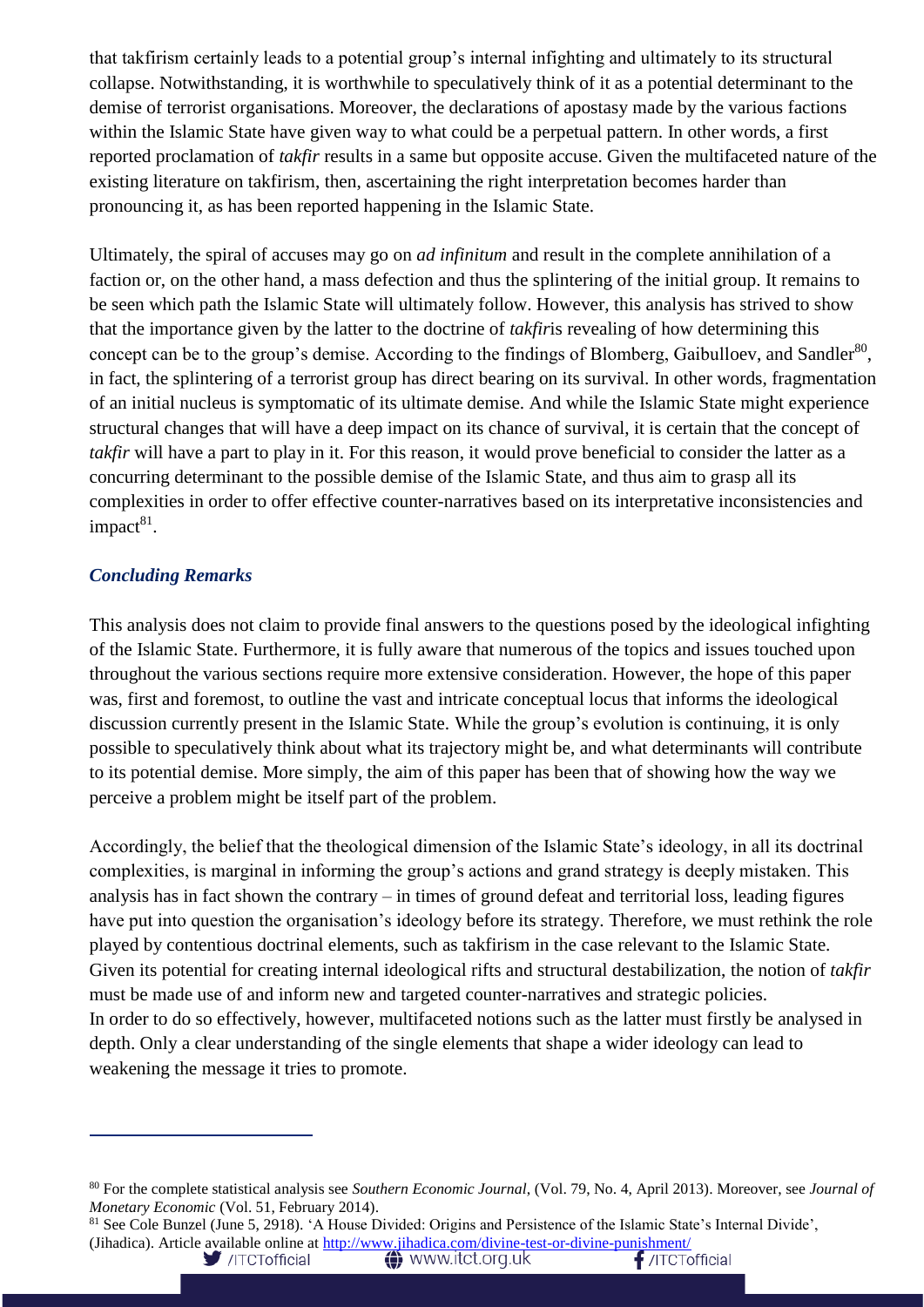This paper has thus attempted to provide a general overview of the concept of *takfir* in regard to its content as much as the history of its application - takfirism has certainly represented a paradigm through its first recorded Khawarij manifestation. Particularly, the concept of *takfir* helped shape a dualistic, black-and-white worldview which now appears to have re-emerged. To successfully resist this neo-takfiri ideology, it becomes pivotal to look back and consider its history and evolution. We could end up finding that what determined its defeat then might just be enough to cause its collapse now.

Photo credit: Daily Motion

*ITCT does not necessarily endorse any or all views expressed by the author in the article.*